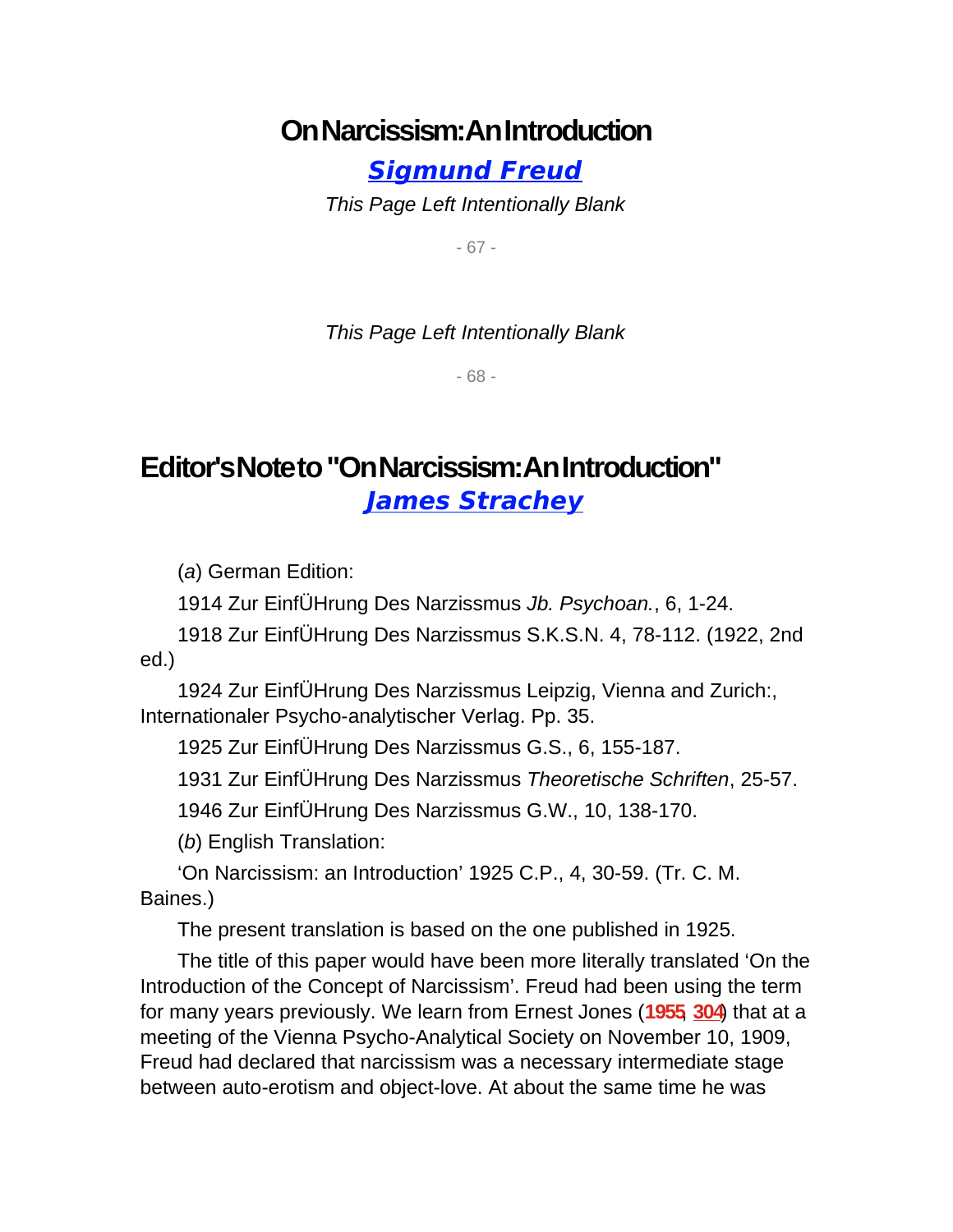preparing the second edition of the Three Essays on the Theory of Sexuality **(1905d)** for the press (the preface is dated 'December, 1909'), and it seems probable that the first public mention of the new term is to be found in a footnote added to that edition (Standard Ed., **7**, **[145](http://www.pep-web.org.libproxy.newschool.edu/document.php?id=se.007.0123a#p0145)**n.) assuming, that is to say, that the new edition appeared in the early part of 1910. For at the end of May in the same year Freud's book on Leonardo **(1910c)** appeared, in which there is a considerably longer reference to narcissism (Standard Ed., **11**, **[100](http://www.pep-web.org.libproxy.newschool.edu/document.php?id=se.014.0067a#p0100)**). A paper on the subject by Rank, mentioned by Freud at the beginning of the present study, was published in 1911, and other references by Freud himself soon followed; e.g. in Section III of the Schreber

- 69 -

### analysis **(1911c)** and in Totem and Taboo **(1912-13)**, Standard Ed., **13**, **[88-90](http://www.pep-web.org.libproxy.newschool.edu/document.php?id=se.014.0067a#p0088)**.

The idea of writing the present paper emerges in Freud's letters for the first time in June, 1913, and he finished a first draft of it during a holiday in Rome in the third week of September of the same year. It was not until the end of February, 1914, that he started on the final version and it was completed a month later.

The paper is among the most important of Freud's writings and may be regarded as one of the pivots in the evolution of his views. It sums up his earlier discussions on the subject of narcissism and considers the place taken by narcissism in sexual development; but it goes far beyond this. For it enters into the deeper problems of the relations between the ego and external objects, and it draws the new distinction between 'ego-libido' and 'object-libido'. Furthermore—most important of all, perhaps—it introduces the concepts of the 'ego ideal' and of the self-observing agency related to it, which were the basis of what was ultimately to be described as the 'super-ego' in The Ego and the Id **(1923b)**. And in addition to all this, at two points in the paper—at the end of the first section and at the beginning of the third—it trenches upon the controversies with Adler and Jung which were the principal theme of the 'History of the Psycho-Analytic Movement', written more or less simultaneously with the present work during the early months of 1914. Indeed, one of Freud's motives in writing this paper was, no doubt, to show that the concept of narcissism offers an alternative to Jung's non-sexual 'libido' and to Adler's 'masculine protest'.

These are far from being the only topics raised in the paper, and it is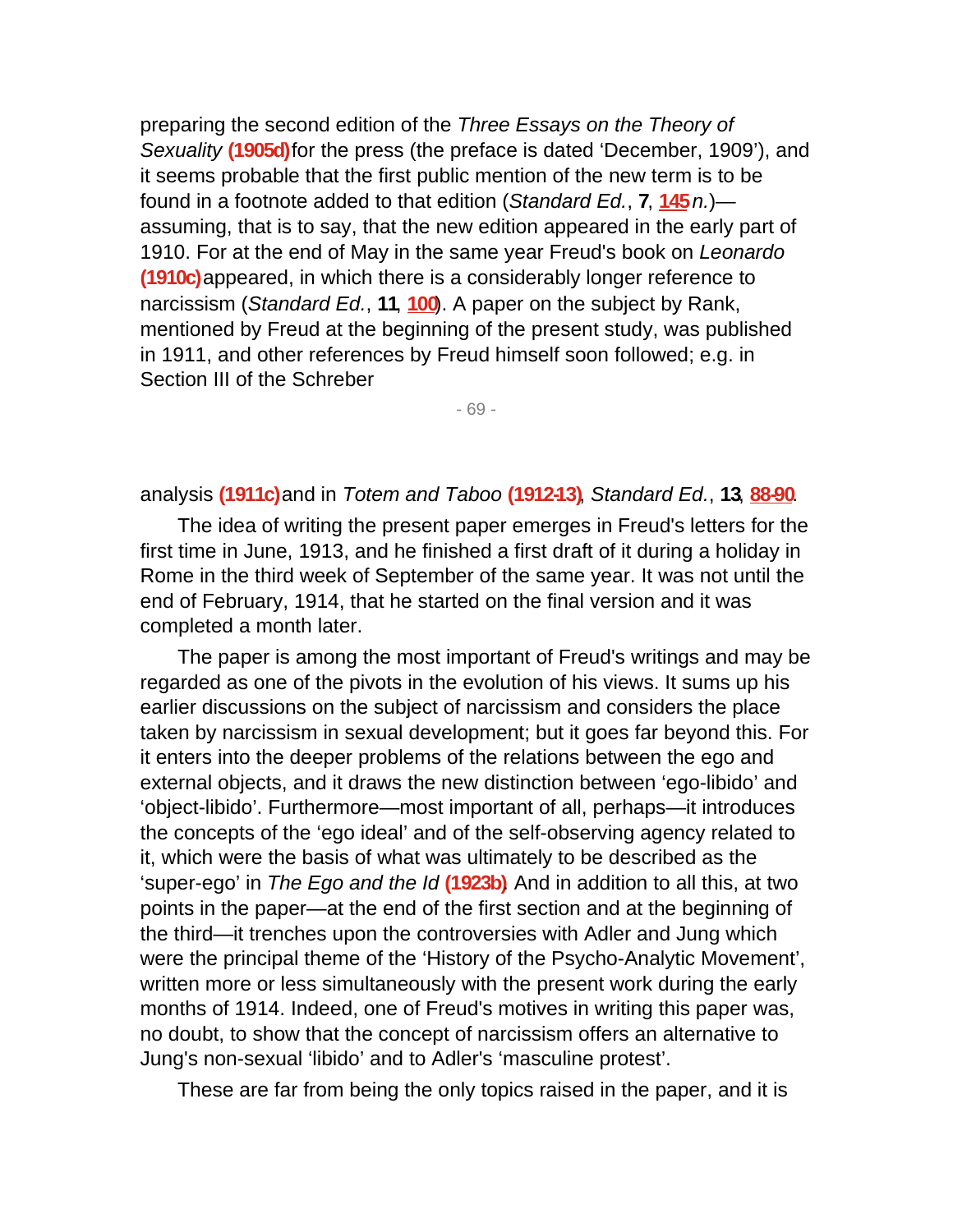therefore scarcely surprising that it should have an unusual appearance of being over-compressed—of its framework bursting from the quantity of material it contains. Freud himself seems to have felt something of the kind. Ernest Jones tells us (**1955**, **[340](http://www.pep-web.org.libproxy.newschool.edu/document.php?id=zbk.046.0001a#p0340)**) that 'he was very dissatisfied with the result' and wrote to Abraham: 'The "Narcissism" had a difficult labour and bears all the marks of a corresponding deformation.'

However this may be, the paper is one which demands and repays prolonged study; and it was the starting-point of many later lines of thought. Some of these, for instance, were pursued further in 'Mourning and Melancholia' **(1917e [1915])**, p. **[237](http://www.pep-web.org.libproxy.newschool.edu/document.php?id=se.014.0237a#p0237)**

- 70 -

below, and in Chapters VIII and XI of Group Psychology **(1921c)**. The subject of narcissism, it may be added, occupies the greater part of Lecture XXVI of the Introductory Lectures **(1916-17)**. The further development of the fresh views on the structure of the mind which are already beginning to become apparent in the present paper led Freud later to a re-assessment of some of the statements he makes here, especially as regards the functioning of the ego. In this connection it must be pointed out that the meaning which Freud attached to 'das Ich' (almost invariably translated by 'the ego' in this edition) underwent a gradual modification. At first he used the term without any great precision, as we might speak of 'the self'; but in his latest writings he gave it a very much more definite and narrow meaning. The present paper occupies a transitional point in this development. The whole topic will be found discussed more fully in the Editor's Introduction to The Ego and the Id **(1923b)**.

Extracts from the translation of this paper published in 1925 were included in Rickman's A General Selection from the Works of Sigmund Freud (1937, 118-41).

- 71 -

## **Section Citation**

Strachey, J. (1914). On Narcissism. The Standard Edition of the Complete Psychological Works of Sigmund Freud, Volume XIV (1914-1916): On the History of the Psycho-Analytic Movement, Papers on Metapsychology and Other Works, 67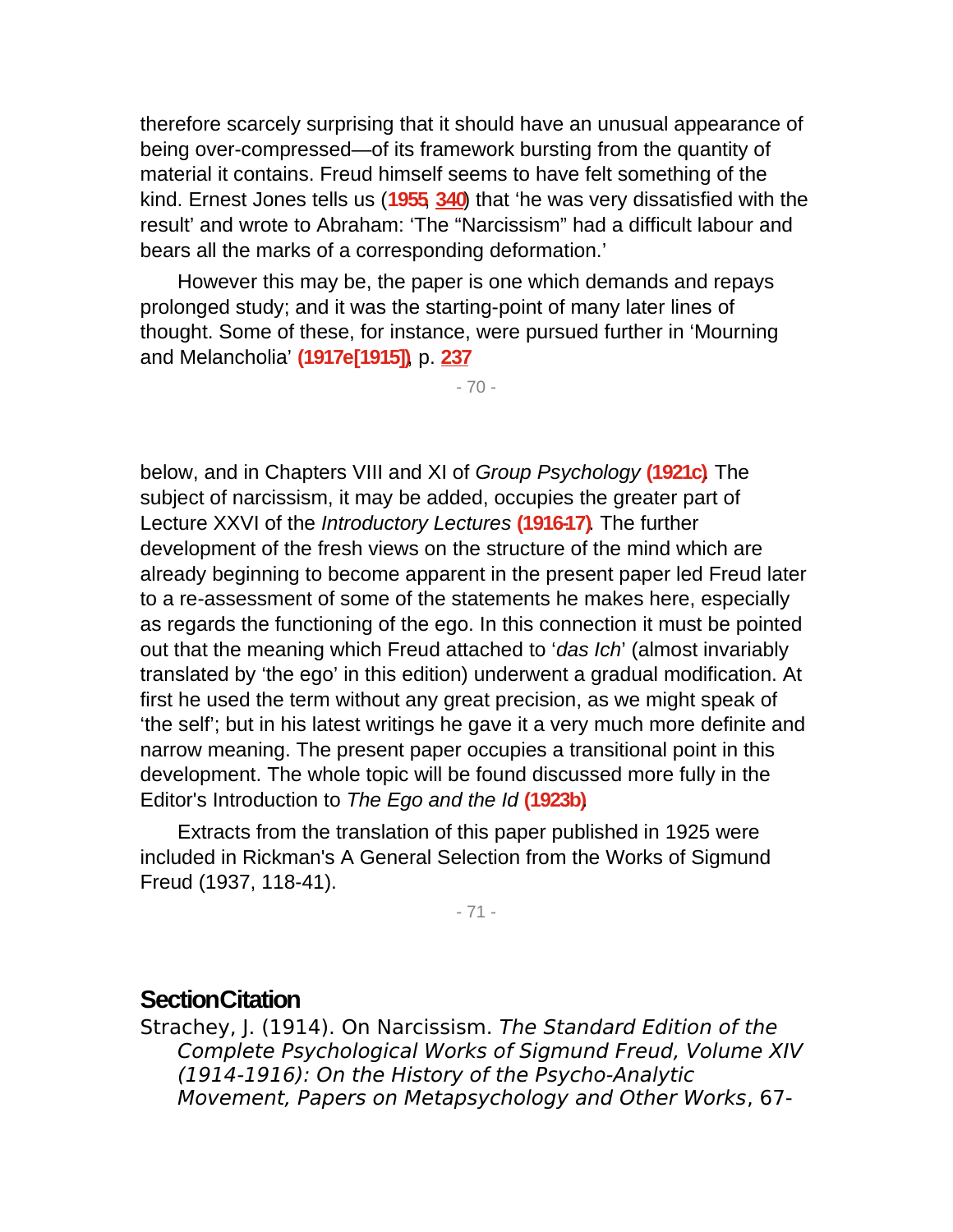- 72 -

# **On Narcissism: an Introduction**

—————————————

The term narcissism is derived from clinical description and was chosen by Paul Näcke**1** in 1899 to denote the attitude of a person who treats his own body in the same way in which the body of a sexual object is ordinarily treated—who looks at it, that is to say, strokes it and fondles it till he obtains complete satisfaction through these activities. Developed to this degree, narcissism has the significance of a perversion that has absorbed the whole of the subject's sexual life, and it will consequently exhibit the characteristics which we expect to meet with in the study of all perversions.

Psycho-analytic observers were subsequently struck by the fact that individual features of the narcissistic attitude are found in many people who suffer from other disorders—for instance, as Sadger has pointed out, in homosexuals—and finally it seemed probable that an allocation of the libido such as deserved to be described as narcissism might be present far more extensively, and that it might claim a place in the regular course of human sexual development.**2** Difficulties in psycho-analytic work upon neurotics led to the same supposition, for it seemed as though this kind of narcissistic attitude in them constituted one of the limits to their susceptibility to influence. Narcissism in this sense would not be a perversion, but the libidinal

**I**

<sup>1</sup> [In a footnote added by Freud in 1920 to his Three Essays (**1905d**, Standard Ed., **7**, **[218](http://www.pep-web.org.libproxy.newschool.edu/document.php?id=se.007.0123a#p0218)**n.) he said that he was wrong in stating in the present paper that the term 'narcissism' was introduced by Näcke and that he should have attributed it to Havelock Ellis. Ellis himself, however, subsequently **(1927)** wrote a short paper in which he corrected Freud's correction and argued that the priority should in fact be divided between himself and Näcke, explaining that the term 'narcissuslike' had been used by him in 1898 as a description of a psychological attitude, and that Näcke in 1899 had introduced the term 'Narcismus' to describe a sexual perversion. The German word used by Freud is 'Narzissmus'. In his paper on Schreber **(1911c)**, near the beginning of Section III, he defends this form of the word on the ground of euphony against the possibly more correct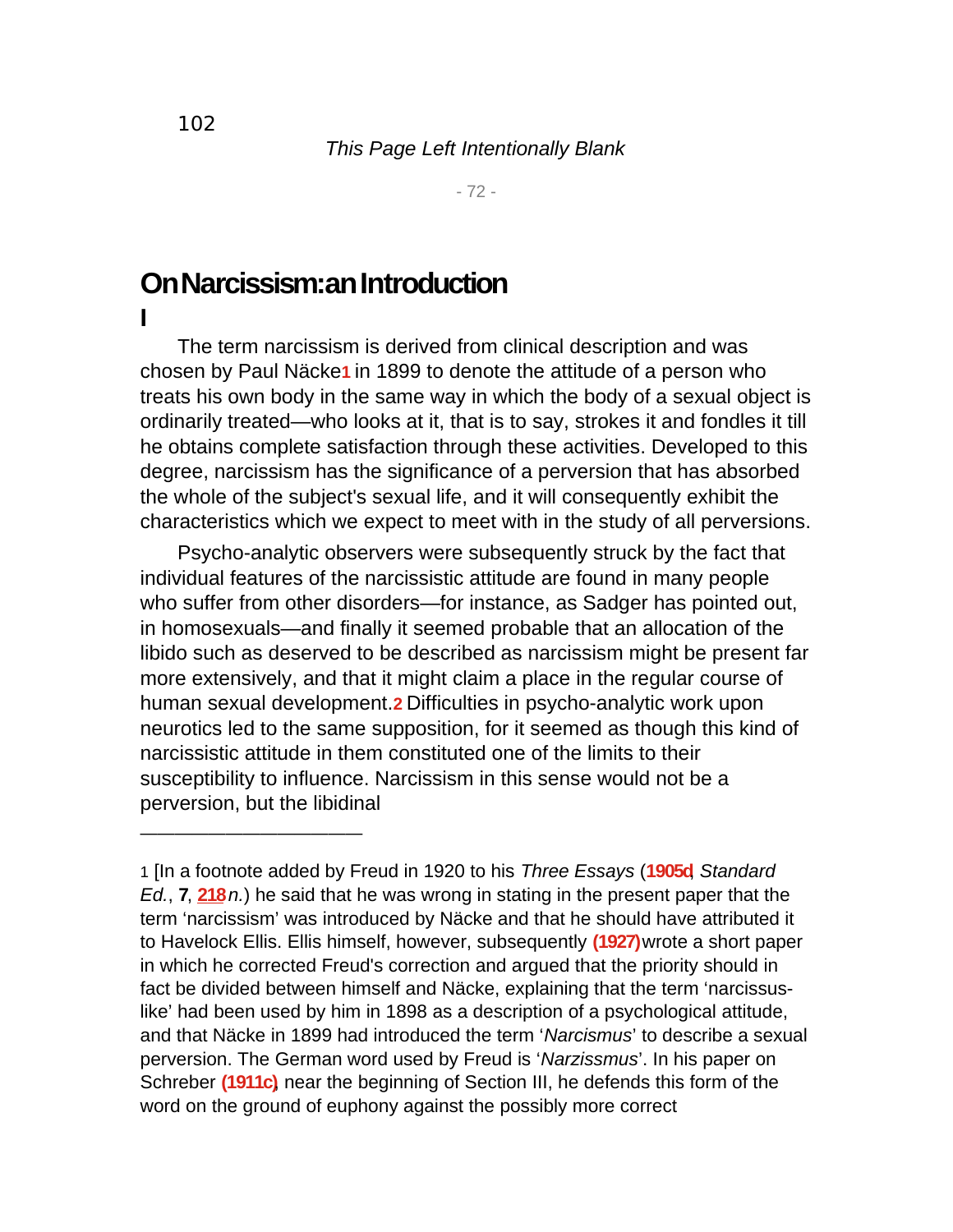'Narzissismus'.] 2 Otto Rank **(1911c)**.

—————————————

complement to the egoism of the instinct of self-preservation, a measure of which may justifiably be attributed to every living creature.

A pressing motive for occupying ourselves with the conception of a primary and normal narcissism arose when the attempt was made to subsume what we know of dementia praecox (Kraepelin) or schizophrenia (Bleuler) under the hypothesis of the libido theory. Patients of this kind, whom I have proposed to term paraphrenics,**1** display two fundamental characteristics: megalomania and diversion of their interest from the external world—from people and things. In consequence of the latter change, they become inaccessible to the influence of psychoanalysis and cannot be cured by our efforts. But the paraphrenic's turning away from the external world needs to be more precisely characterized. A patient suffering from hysteria or obsessional neurosis has also, as far as his illness extends, given up his relation to reality. But analysis shows that he has by no means broken off his erotic relations to people and things. He still retains them in phantasy; i.e. he has, on the one hand, substituted for real objects imaginary ones from his memory, or has mixed the latter with the former; and on the other hand, he has renounced the initiation of motor activities for the attainment of his aims in connection with those objects. Only to this condition of the libido may we legitimately apply the term 'introversion' of the libido which is used by Jung indiscriminately.**2** It is otherwise with the paraphrenic. He seems really to have withdrawn his libido from people and things in the external world, without replacing them by others in phantasy. When he *does* so replace them, the process seems to be a secondary one and to be part of an attempt at recovery, designed to lead the libido back to objects.**3**

The question arises: What happens to the libido which has been withdrawn from external objects in schizophrenia? The megalomania characteristic of these states points the way. This megalomania has no doubt come into being at the expense of

<sup>1</sup> [For a discussion of Freud's use of this term, see a long Editor's footnote near the end of Section III of the Schreber analysis **(1911c)**.]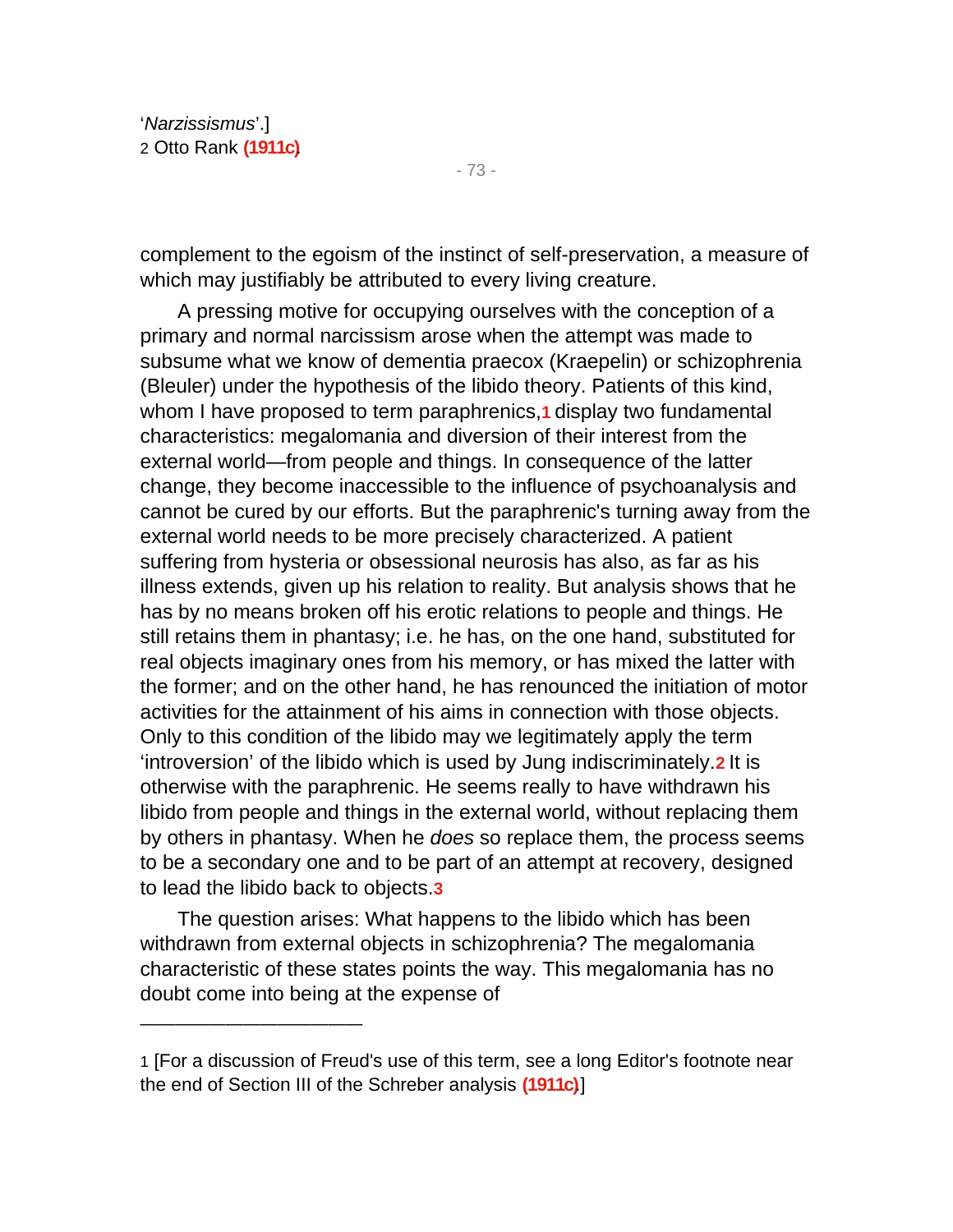2 [Cf. a footnote in 'The Dynamics of Transference' **(1912b)**.]

3 In connection with this see my discussion of the 'end of the world' in [Section III of] the analysis of Senatspräsident Schreber **[1911c]**; also Abraham, 1908. [See also below, p. **[86](http://www.pep-web.org.libproxy.newschool.edu/document.php?id=se.014.0067a#p0086)**.]

- 74 -

object-libido. The libido that has been withdrawn from the external world has been directed to the ego and thus gives rise to an attitude which may be called narcissism. But the megalomania itself is no new creation; on the contrary, it is, as we know, a magnification and plainer manifestation of a condition which had already existed previously. This leads us to look upon the narcissism which arises through the drawing in of object-cathexes as a secondary one, superimposed upon a primary narcissism that is obscured by a number of different influences.

Let me insist that I am not proposing here to explain or penetrate further into the problem of schizophrenia, but that I am merely putting together what has already been said elsewhere,**1** in order to justify the introduction of the concept of narcissism.

This extension of the libido theory—in my opinion, a legitimate one receives reinforcement from a third quarter, namely, from our observations and views on the mental life of children and primitive peoples. In the latter we find characteristics which, if they occurred singly, might be put down to megalomania: an over-estimation of the power of their wishes and mental acts, the 'omnipotence of thoughts', a belief in the thaumaturgic force of words, and a technique for dealing with the external world—'magic'—which appears to be a logical application of these grandiose premisses.**2** In the children of to-day, whose development is much more obscure to us, we expect to find an exactly analogous attitude towards the external world.**3** Thus we form the idea of there being an original libidinal cathexis of the ego, from which some is later given off to objects, but which fundamentally persists and is related to the object-cathexes much as the body of an amoeba is related to the pseudopodia which it puts out.**4** In our

—————————————

<sup>1</sup> [See, in particular, the works referred to in the last footnote. On p. **[86](http://www.pep-web.org.libproxy.newschool.edu/document.php?id=se.014.0067a#p0086)** below, Freud in fact penetrates further into the problem.]

<sup>2</sup> Cf. the passages in my Totem and Taboo **(1912-13)** which deal with this subject. [These are chiefly in the third essay, Standard Ed., **13**, **[83](http://www.pep-web.org.libproxy.newschool.edu/document.php?id=se.011.0057a#p0083)** ff.]

<sup>3</sup> Cf. Ferenczi **(1913a)**.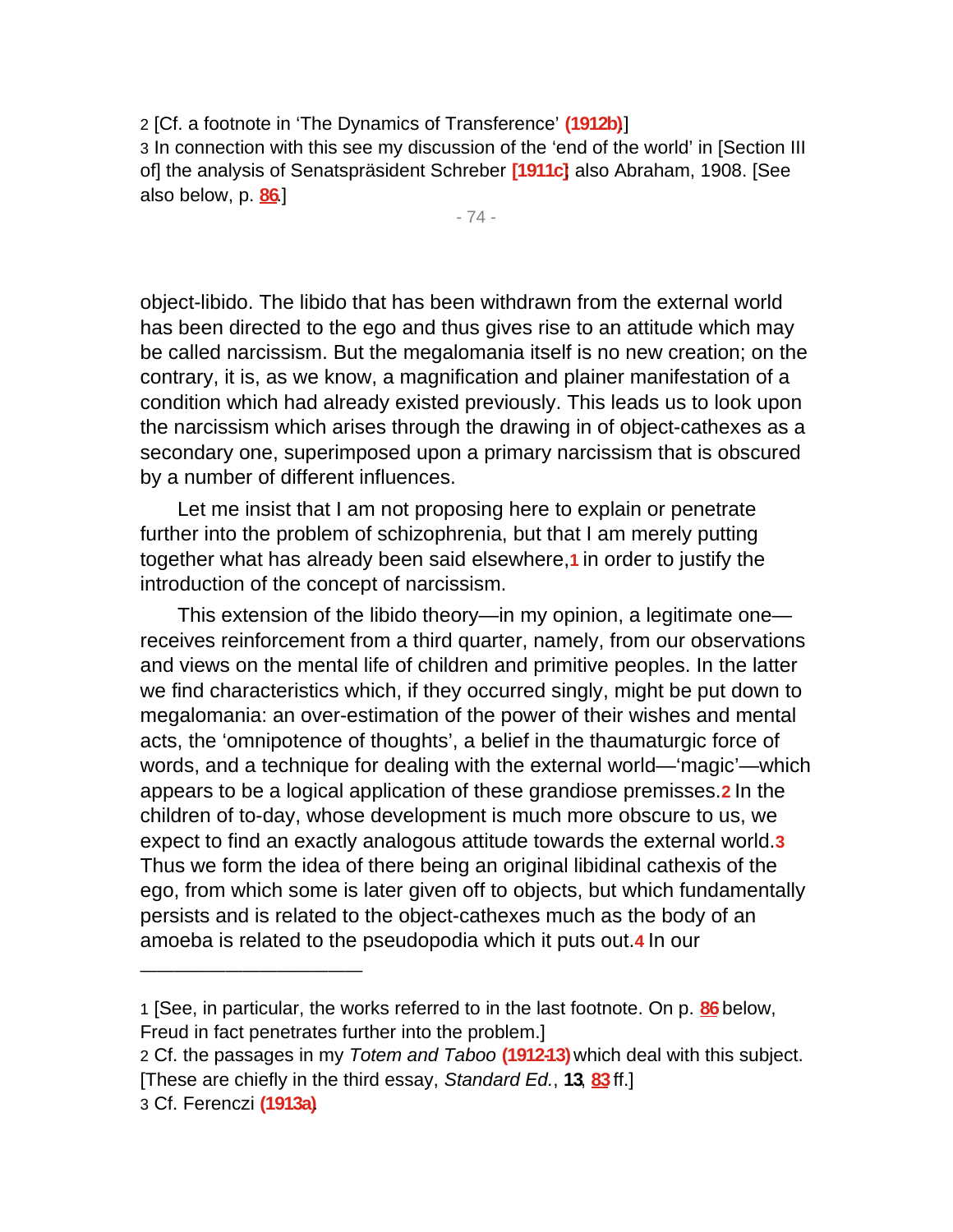4 [Freud used this and similar analogies more than once again, e.g. in Lecture XXVI of his Introductory Lectures **(1916-17)** and in his short paper on 'A Difficulty in the Path of Psycho-Analysis' **(1917a)**, Standard Ed., **17**, **[139](http://www.pep-web.org.libproxy.newschool.edu/document.php?id=se.017.0135a#p0139)**. He later revised some of the views expressed here. See the end of the Editor's Note, p. **[71](http://www.pep-web.org.libproxy.newschool.edu/document.php?id=se.014.0067a#p0071)** above.]

- 75 -

researches, taking, as they did, neurotic symptoms for their starting-point, this part of the allocation of libido necessarily remained hidden from us at the outset. All that we noticed were the emanations of this libido—the object-cathexes, which can be sent out and drawn back again. We see also, broadly speaking, an antithesis between ego-libido and object-libido.**1** The more of the one is employed, the more the other becomes depleted. The highest phase of development of which object-libido is capable is seen in the state of being in love, when the subject seems to give up his own personality in favour of an object-cathexis; while we have the opposite condition in the paranoic's phantasy (or self-perception) of the 'end of the world'.**2** Finally, as regards the differentiation of psychical energies, we are led to the conclusion that to begin with, during the state of narcissism, they exist together and that our analysis is too coarse to distinguish between them; not until there is object-cathexis is it possible to discriminate a sexual energy—the libido—from an energy of the ego-instincts.**3**

Before going any further I must touch on two questions which lead us to the heart of the difficulties of our subject. In the first place, what is the relation of the narcissism of which we are now speaking to auto-erotism, which we have described as an early state of the libido?**4** Secondly, if we grant the ego a primary cathexis of libido, why is there any necessity for further distinguishing a sexual libido from a non-sexual energy of the egoinstincts? Would not the postulation of a single kind of psychical energy save us all the difficulties of differentiating an energy of the ego-instincts from ego-libido, and ego-libido from object-libido?**5**

As regards the first question, I may point out that we are

—————————————

<sup>1</sup> [This distinction is drawn here by Freud for the first time.]

<sup>2</sup> [See footnote **3**, p. **[74](http://www.pep-web.org.libproxy.newschool.edu/document.php?id=se.014.0067a#p0074)** above.] There are two mechanisms of this 'end of the world' idea: in the one case, the whole libidinal cathexis flows off to the loved object; in the other, it all flows back into the ego.

<sup>3</sup> [Some account of the development of Freud's views on the instincts will be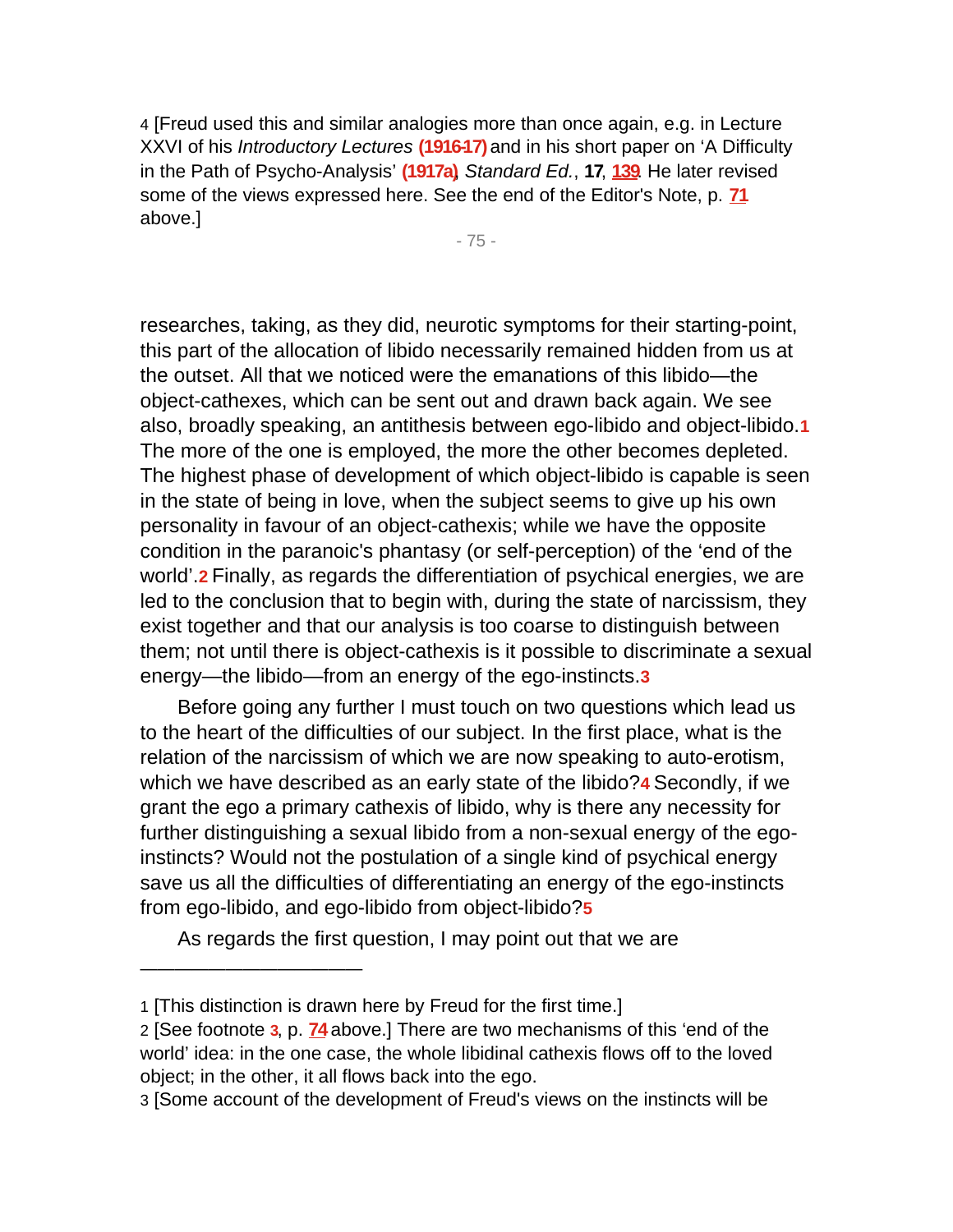found in the Editor's Note to 'Instincts and their Vicissitudes', below p. **[113](http://www.pep-web.org.libproxy.newschool.edu/document.php?id=se.014.0109a#p0113)** ff.] 4 [See the second of Freud's Three Essays **(1905d)**, Standard Ed., **7**, **[181-3](http://www.pep-web.org.libproxy.newschool.edu/document.php?id=se.007.0123a#p0181)**.] 5 [Cf. a remark on this passage in the Editor's Note to 'Instincts and their Vicissitudes', p. **[115](http://www.pep-web.org.libproxy.newschool.edu/document.php?id=se.014.0109a#p0115)** below.]

- 76 -

bound to suppose that a unity comparable to the ego cannot exist in the individual from the start; the ego has to be developed. The auto-erotic instincts, however, are there from the very first; so there must be something added to auto-erotism—a new psychical action—in order to bring about narcissism.

To be asked to give a definite answer to the second question must occasion perceptible uneasiness in every psycho-analyst. One dislikes the thought of abandoning observation for barren theoretical controversy, but nevertheless one must not shirk an attempt at clarification. It is true that notions such as that of an ego-libido, an energy of the ego-instincts, and so on, are neither particularly easy to grasp, nor sufficiently rich in content; a speculative theory of the relations in question would begin by seeking to obtain a sharply defined concept as its basis. But I am of opinion that that is just the difference between a speculative theory and a science erected on empirical interpretation. The latter will not envy speculation its privilege of having a smooth, logically unassailable foundation, but will gladly content itself with nebulous, scarcely imaginable basic concepts, which it hopes to apprehend more clearly in the course of its development, or which it is even prepared to replace by others. For these ideas are not the foundation of science, upon which everything rests: that foundation is observation alone. They are not the bottom but the top of the whole structure, and they can be replaced and discarded without damaging it. The same thing is happening in our day in the science of physics, the basic notions of which as regards matter, centres of force, attraction, etc., are scarcely less debatable than the corresponding notions in psychoanalysis.**1**

The value of the concepts 'ego-libido' and 'object-libido' lies in the fact that they are derived from the study of the intimate characteristics of neurotic and psychotic processes. A differentiation of libido into a kind which is proper to the ego and one which is attached to objects is an unavoidable corollary to an original hypothesis which distinguished between sexual instincts and ego-instincts. At any rate, analysis of the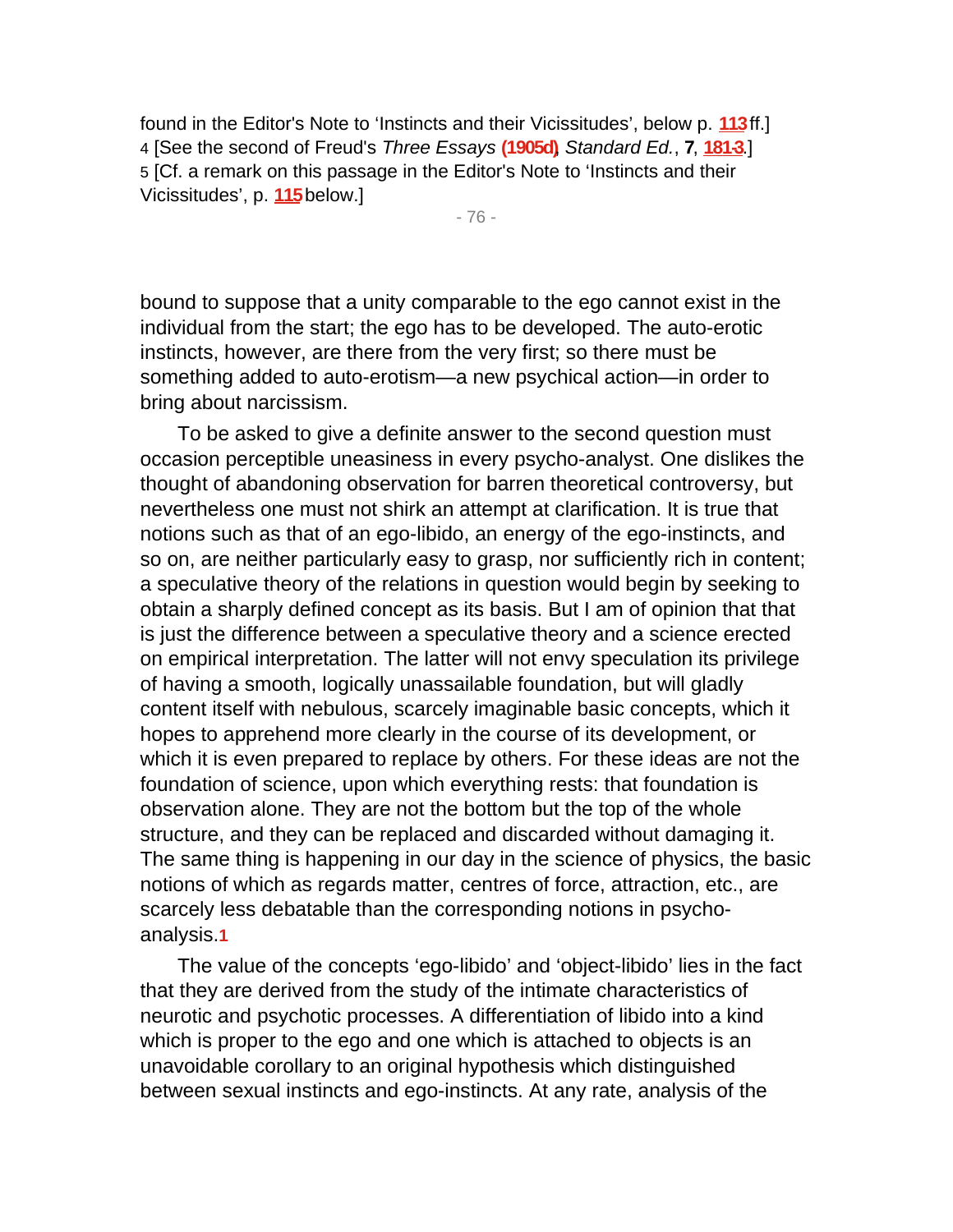pure transference neuroses (hysteria and obsessional neurosis) compelled me to make this distinction and I only know that all attempts to

—————————————

- 77 -

account for these phenomena by other means have been completely unsuccessful.

In the total absence of any theory of the instincts which would help us to find our bearings, we may be permitted, or rather, it is incumbent upon us, to start off by working out some hypothesis to its logical conclusion, until it either breaks down or is confirmed. There are various points in favour of the hypothesis of there having been from the first a separation between sexual instincts and others, ego-instincts, besides the serviceability of such a hypothesis in the analysis of the transference neuroses. I admit that this latter consideration alone would not be unambiguous, for it might be a question of an indifferent psychical energy**1** which only becomes libido through the act of cathecting an object. But, in the first place, the distinction made in this concept corresponds to the common, popular distinction between hunger and love. In the second place, there are biological considerations in its favour. The individual does actually carry on a twofold existence: one to serve his own purposes and the other as a link in a chain, which he serves against his will, or at least involuntarily. The individual himself regards sexuality as one of his own ends; whereas from another point of view he is an appendage to his germplasm, at whose disposal he puts his energies in return for a bonus of pleasure. He is the mortal vehicle of a (possibly) immortal substance—like the inheritor of an entailed property, who is only the temporary holder of an estate which survives him. The separation of the sexual instincts from the ego-instincts would simply reflect this twofold function of the individual.**2** Thirdly, we must recollect that all our provisional ideas in psychology will presumably some day be based on an organic substructure. This makes it probable that it is special substances and chemical processes which perform the operations of sexuality and provide for the extension of individual life into that of the species.**3** We are taking this probability into account in replacing the special chemical substances by special psychical forces.

<sup>1</sup> [This line of thought was expanded by Freud in the opening passage of his paper on 'Instincts and their Vicissitudes' **(1915c)**, below, p. **[117](http://www.pep-web.org.libproxy.newschool.edu/document.php?id=se.014.0109a#p0117)**.]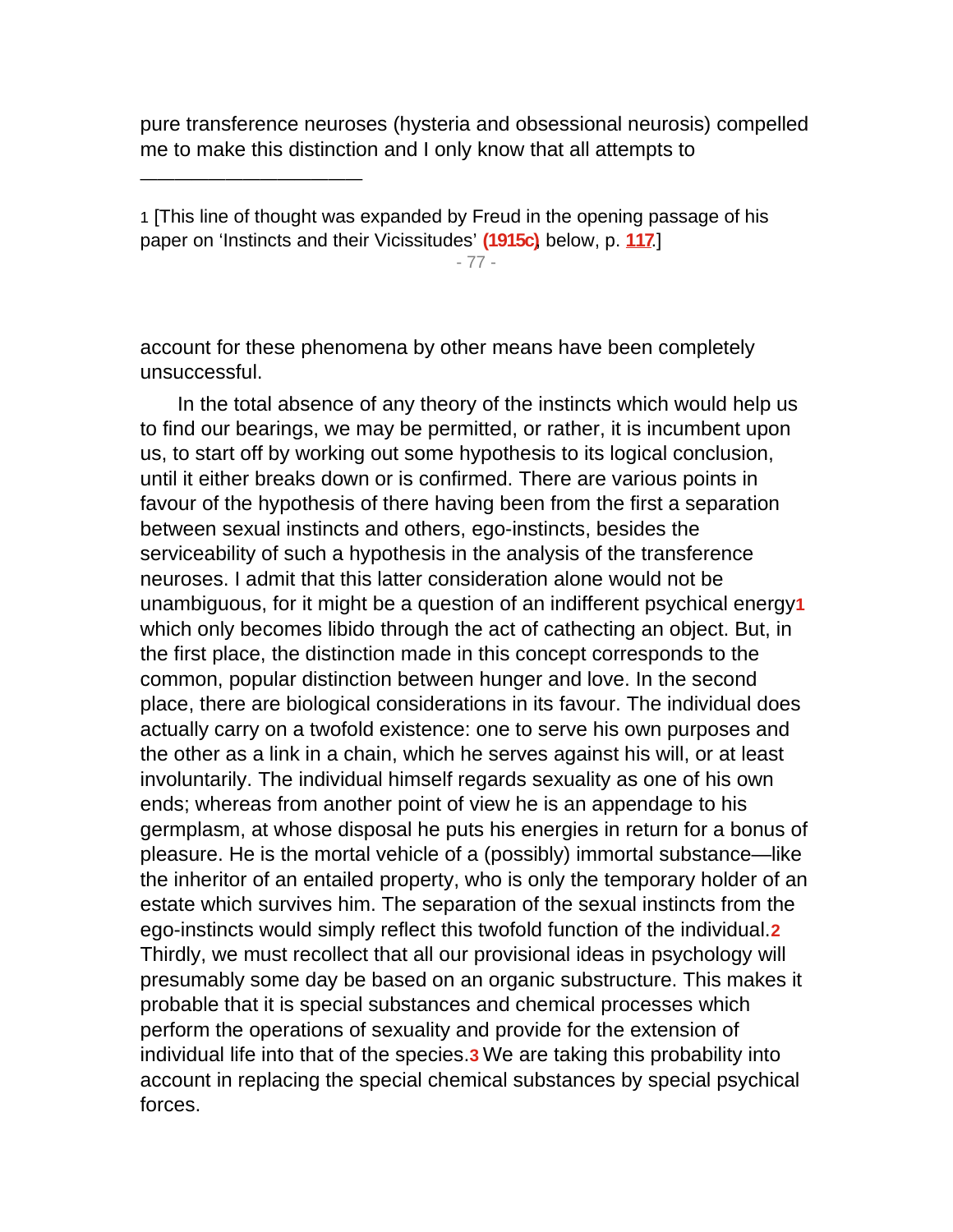I try in general to keep psychology clear from everything that

3 [See below, footnote 2, p. **[125](http://www.pep-web.org.libproxy.newschool.edu/document.php?id=se.014.0109a#p0125)**.]

—————————————

is different in nature from it, even biological lines of thought. For that very reason I should like at this point expressly to admit that the hypothesis of separate ego-instincts and sexual instincts (that is to say, the libido theory) rests scarcely at all upon a psychological basis, but derives its principal support from biology. But I shall be consistent enough [with my general rule] to drop this hypothesis if psycho-analytic work should itself produce some other, more serviceable hypothesis about the instincts. So far, this has not happened. It may turn out that, most basically and on the longest view, sexual energy—libido—is only the product of a differentiation in the energy at work generally in the mind. But such an assertion has no relevance. It relates to matters which are so remote from the problems of our observation, and of which we have so little cognizance, that it is as idle to dispute it as to affirm it; this primal identity may well have as little to do with our analytic interests as the primal kinship of all the races of mankind has to do with the proof of kinship required in order to establish a legal right of inheritance. All these speculations take us nowhere. Since we cannot wait for another science to present us with the final conclusions on the theory of the instincts, it is far more to the purpose that we should try to see what light may be thrown upon this basic problem of biology by a synthesis of the psychological phenomena. Let us face the possibility of error; but do not let us be deterred from pursuing the logical implications of the hypothesis we first adopted**1** of an antithesis between ego-instincts and sexual instincts (a hypothesis to which we were forcibly led by analysis of the transference neuroses), and from seeing whether it turns out to be without contradictions and fruitful, and whether it can be applied to other disorders as well, such as schizophrenia.

It would, of course, be a different matter if it were proved that the libido

<sup>1</sup> [This notion reappears in The Ego and the Id (**1923b**), Standard Edition, **19,** 44, where the German word 'indifferent' is, however (in the uncorrected printings of that volume), wrongly translated 'neutral'.

<sup>2</sup> [The psychological bearing of Weismann's germ-plasm theory was discussed by Freud at much greater length in Chapter VI of Beyond the Pleasure Principle **(1920g)**, Standard Ed., **18**, **[45](http://www.pep-web.org.libproxy.newschool.edu/document.php?id=se.018.0001a#p0045)** ff.]

<sup>- 78 -</sup>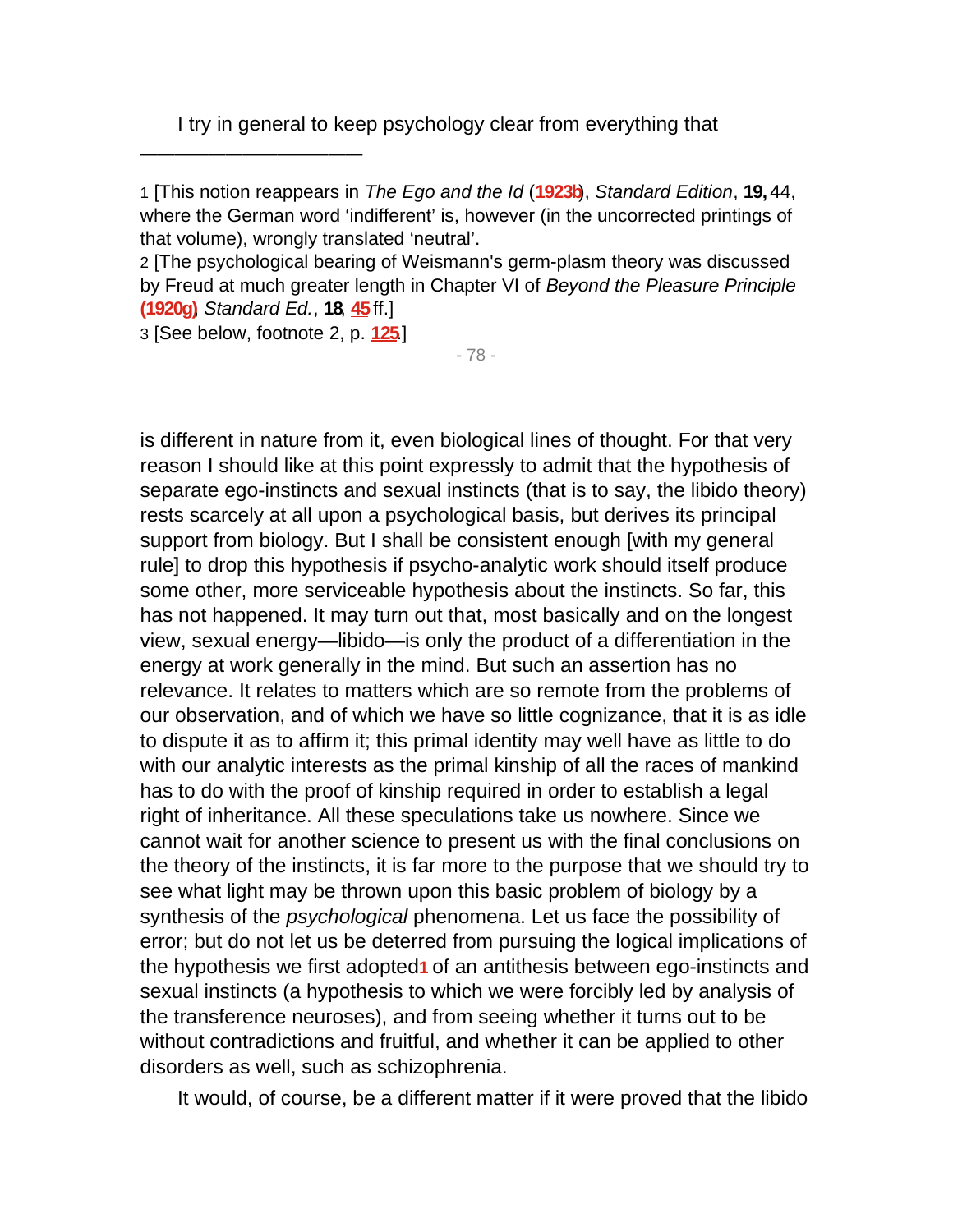theory has already come to grief in the attempt to explain the latter disease. This has been asserted by C. G. Jung **(1912)** and it is on that account that I have been obliged to enter upon this last discussion, which I would gladly have been spared. I should have preferred to follow to its end the course embarked upon in the analysis of the Schreber case without any discussion of its premisses. But Jung's assertion is,

—————————————

- 79 -

to say the least of it, premature. The grounds he gives for it are scanty. In the first place, he appeals to an admission of my own that I myself have been obliged, owing to the difficulties of the Schreber analysis, to extend the concept of libido (that is, to give up its sexual content) and to identify libido with psychical interest in general. Ferenczi **(1913b)**, in an exhaustive criticism of Jung's work, has already said all that is necessary in correction of this erroneous interpretation. I can only corroborate his criticism and repeat that I have never made any such retractation of the libido theory. Another argument of Jung's, namely, that we cannot suppose that the withdrawal of the libido is in itself enough to bring about the loss of the normal function of reality,**1** is no argument but a dictum. It 'begs the question',**2** and saves discussion; for whether and how this is possible was precisely the point that should have been under investigation. In his next major work, Jung (**1913** [339-40]) just misses the solution I had long since indicated: 'At the same time', he writes, 'there is this to be further taken into consideration (a point to which, incidentally, Freud refers in his work on the Schreber case **[1911c]**)—that the introversion of the libido sexualis leads to a cathexis of the "ego", and that it may possibly be this that produces the result of a loss of reality. It is indeed a tempting possibility to explain the psychology of the loss of reality in this fashion.' But Jung does not enter much further into a discussion of this possibility. A few lines**3** later he dismisses it with the remark that this determinant 'would result in the psychology of an ascetic anchorite, not in a dementia praecox'. How little this inapt analogy can help us to decide the question may be learnt from the consideration that an anchorite of this kind, who 'tries to eradicate every trace of sexual interest' (but only in the popular sense of the word

<sup>1</sup> ['Ersterwählte' ('first selected') in the editions before 1924. The later editions read 'ersterwähnte' ('first mentioned'), which seems to make less good sense and may be a misprint.]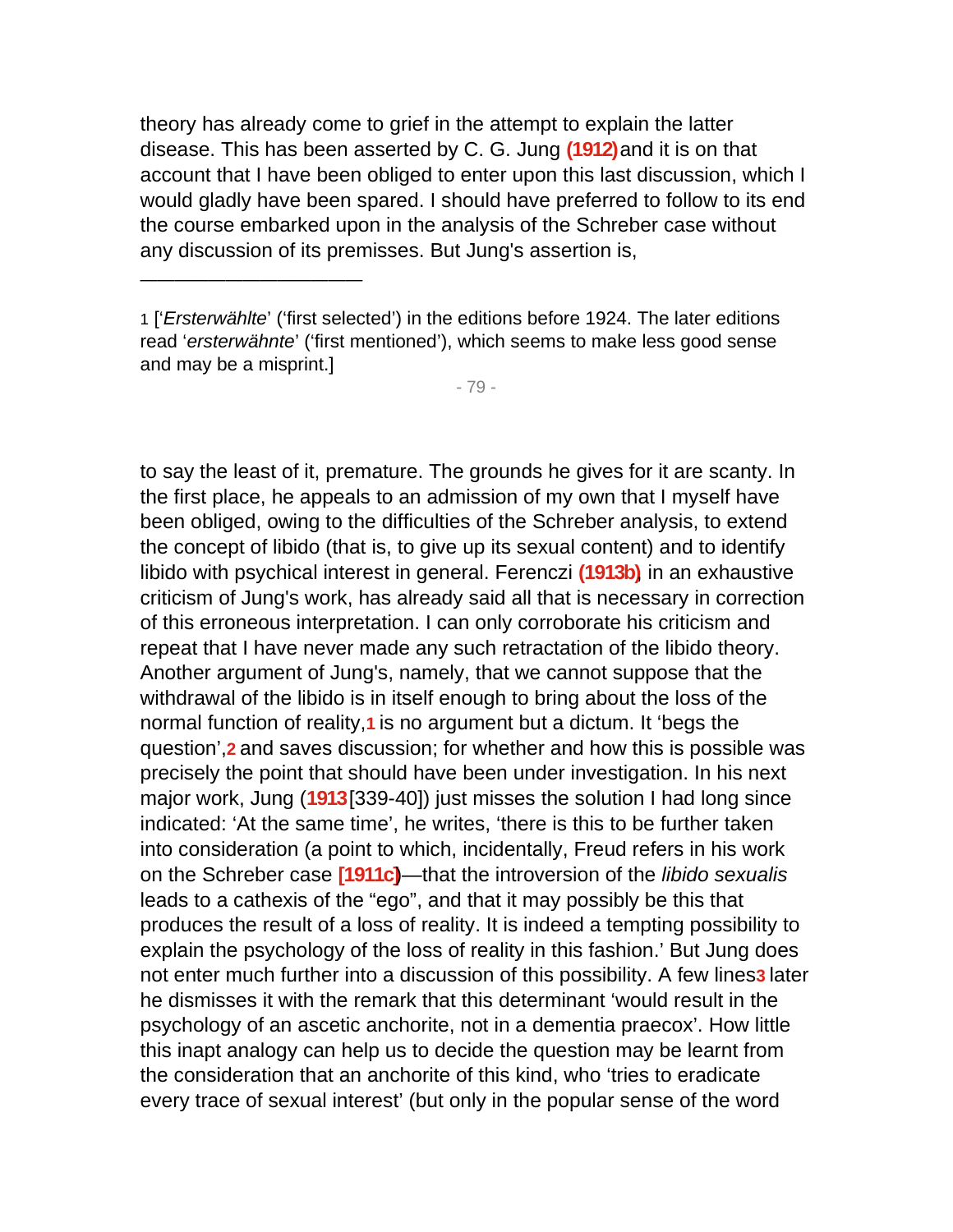'sexual'), does not even necessarily display any pathogenic allocation of the libido. He may have diverted his sexual interest from human beings entirely, and yet may have sublimated it into a heightened interest in the divine, in nature, or in the animal kingdom, without his libido having undergone an introversion on to his phantasies or a return to

—————————————

3 [All the German editions read 'Seiten' ('pages'), a misprint for 'Zeilen'.]

- 80 -

his ego. This analogy would seem to rule out in advance the possibility of differentiating between interest emanating from erotic sources and from others. Let us remember, further, that the researches of the Swiss school, however valuable, have elucidated only two features in the picture of dementia praecox—the presence in it of complexes known to us both in healthy and neurotic subjects, and the similarity of the phantasies that occur in it to popular myths—but that they have not been able to throw any further light on the mechanism of the disease. We may repudiate Jung's assertion, then, that the libido theory has come to grief in the attempt to explain dementia praecox, and that it is therefore disposed of for the other neuroses as well.

- 81 -

## **II**

Certain special difficulties seem to me to lie in the way of a direct study of narcissism. Our chief means of access to it will probably remain the analysis of the paraphrenias. Just as the transference neuroses have enabled us to trace the libidinal instinctual impulses, so dementia praecox and paranoia will give us an insight into the psychology of the ego. Once more, in order to arrive at an understanding of what seems so simple in normal phenomena, we shall have to turn to the field of pathology with its distortions and exaggerations. At the same time, other means of approach remain open to us, by which we may obtain a better knowledge of narcissism. These I shall now discuss in the following order: the study of

<sup>1</sup> [The phrase is from Janet **(1909)**: 'La fonction du réel'. See the opening sentences of Freud, **1911b**.]

<sup>2</sup> [In English in the original.]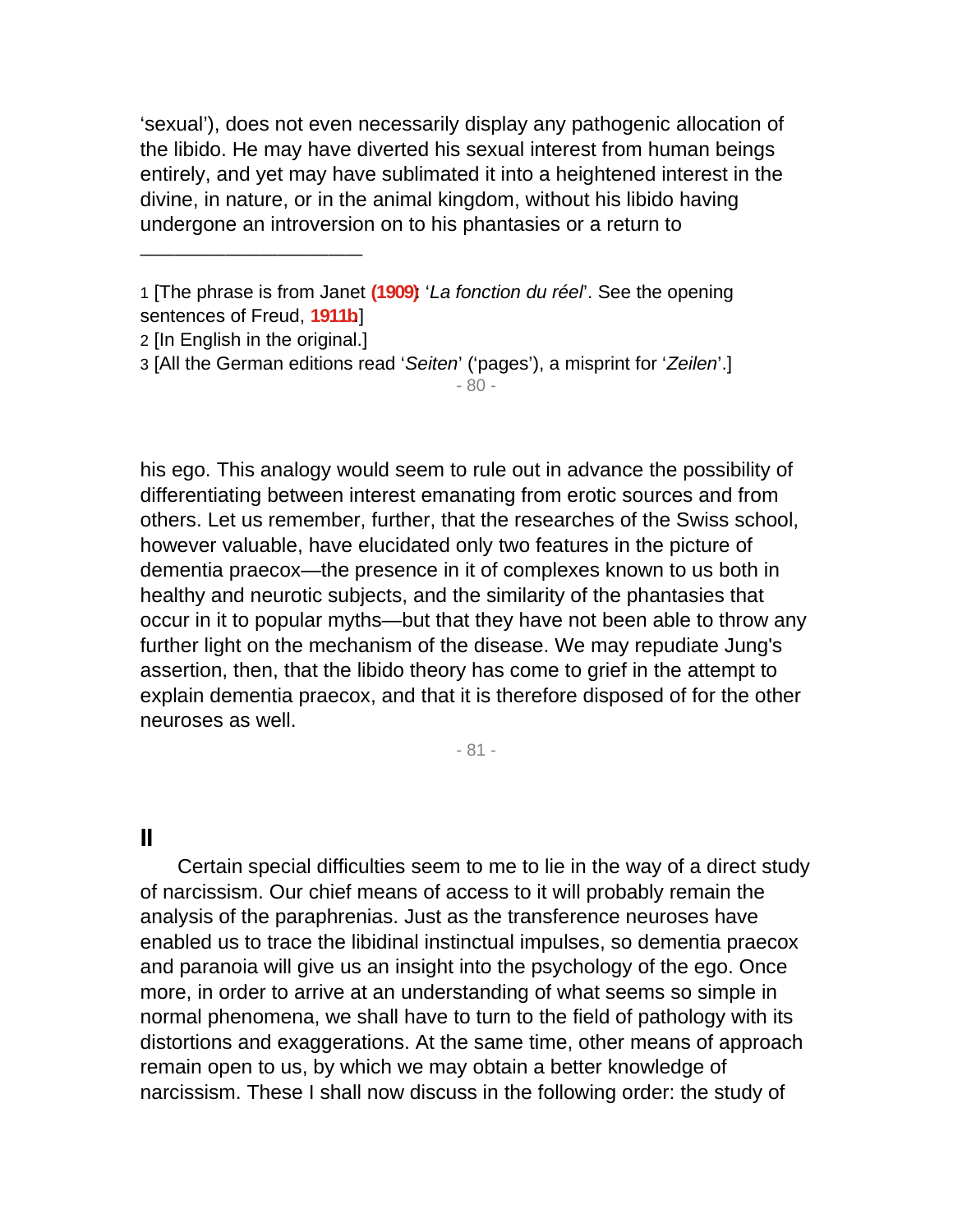organic disease, of hypochondria and of the erotic life of the sexes.

In estimating the influence of organic disease upon the distribution of libido, I follow a suggestion made to me orally by Sándor Ferenczi. It is universally known, and we take it as a matter of course, that a person who is tormented by organic pain and discomfort gives up his interest in the things of the external world, in so far as they do not concern his suffering. Closer observation teaches us that he also withdraws libidinal interest from his love-objects: so long as he suffers, he ceases to love. The commonplace nature of this fact is no reason why we should be deterred from translating it into terms of the libido theory. We should then say: the sick man withdraws his libidinal cathexes back upon his own ego, and sends them out again when he recovers. 'Concentrated is his soul', says Wilhelm Busch of the poet suffering from toothache, 'in his molar's narrow hole.'**1** Here libido and ego-interest share the same fate and are once more indistinguishable from each other. The familiar egoism of the sick person covers both. We find it so natural because we are certain that in the same situation we should behave in just the same way. The way in which a lover's feelings, however strong, are banished by bodily ailments, and

[Einzig in der engen Höhle Des Backenzahnes weilt die Seele.

—————————————

Balduin Bählamm, Chapter VIII.]

- 82 -

suddenly replaced by complete indifference, is a theme which has been exploited by comic writers to an appropriate extent.

The condition of sleep, too, resembles illness in implying a narcissistic withdrawal of the positions of the libido on to the subject's own self, or, more precisely, on to the single wish to sleep. The egoism of dreams fits very well into this context. [Cf. below, p. **[223](http://www.pep-web.org.libproxy.newschool.edu/document.php?id=se.014.0217a#p0223)**.] In both states we have, if nothing else, examples of changes in the distribution of libido that are consequent upon an alteration of the ego.

Hypochondria, like organic disease, manifests itself in distressing and painful bodily sensations, and it has the same effect as organic disease on the distribution of libido. The hypochondriac withdraws both interest and libido—the latter specially markedly—from the objects of the external world and concentrates both of them upon the organ that is engaging his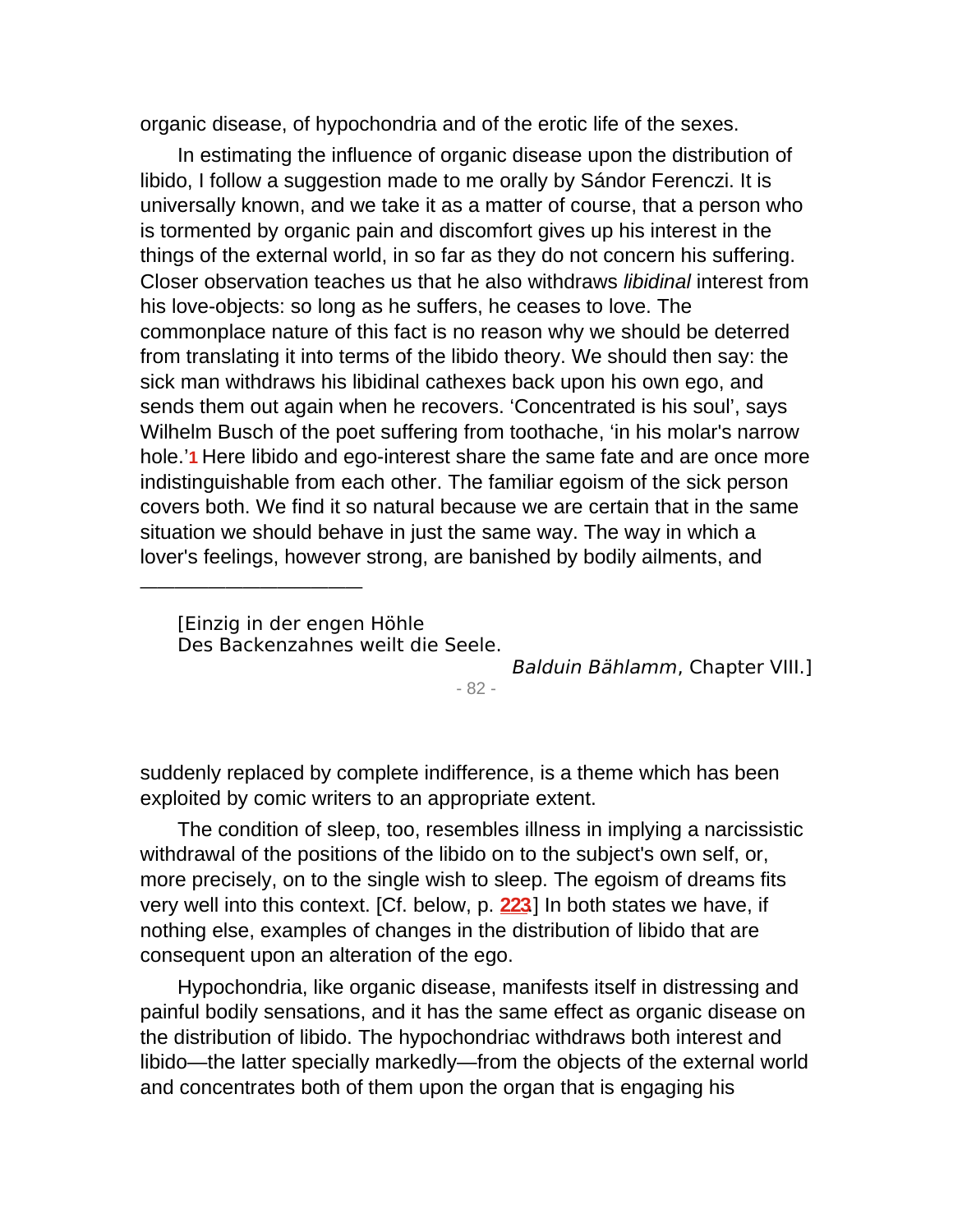attention. A difference between hypochondria and organic disease now becomes evident: in the latter, the distressing sensations are based upon demonstrable [organic] changes; in the former, this is not so. But it would be entirely in keeping with our general conception of the processes of neurosis if we decided to say that hypochondria must be right: organic changes must be supposed to be present in it, too.

But what could these changes be? We will let ourselves be guided at this point by our experience, which shows that bodily sensations of an unpleasurable nature, comparable to those of hypochondria, occur in the other neuroses as well. I have said before that I am inclined to class hypochondria with neurasthenia and anxiety-neurosis as a third 'actual' neurosis.**1** It would probably not be going too far to suppose that in the case of the other neuroses a small amount of hypochondria was regularly formed at the same time as well. We have the best

—————————————

- 83 -

example of this, I think, in anxiety neurosis with its superstructure of hysteria. Now the familiar prototype of an organ that is painfully tender, that is in some way changed and that is yet not diseased in the ordinary sense, is the genital organ in its states of excitation. In that condition it becomes congested with blood, swollen and humected, and is the seat of a multiplicity of sensations. Let us now, taking any part of the body, describe its activity of sending sexually exciting stimuli to the mind as its 'erotogenicity', and let us further reflect that the considerations on which our theory of sexuality was based have long accustomed us to the notion that certain other parts of the body—the 'erotogenic' zones—may act as substitutes for the genitals and behave analogously to them.**1** We have then only one more step to take. We can decide to regard erotogenicity as a general characteristic of all organs and may then speak of an increase or

<sup>1</sup> [This seems to have been first hinted at in a footnote near the end of Section II of the Schreber case **(1911c)**. It was again briefly, though more explicitly, mentioned by Freud in his closing remarks on masturbation at a discussion in the Vienna Psycho-Analytical Society **(1912f)**. He returned to the subject later towards the end of Lecture XXIV of the Introductory Lectures **(1916-17)**. At a much earlier period, Freud had already approached the question of the relation between hypochondria and the other 'actual' neuroses. See Section I (2) of his first paper on anxiety neurosis **(1895b)**.]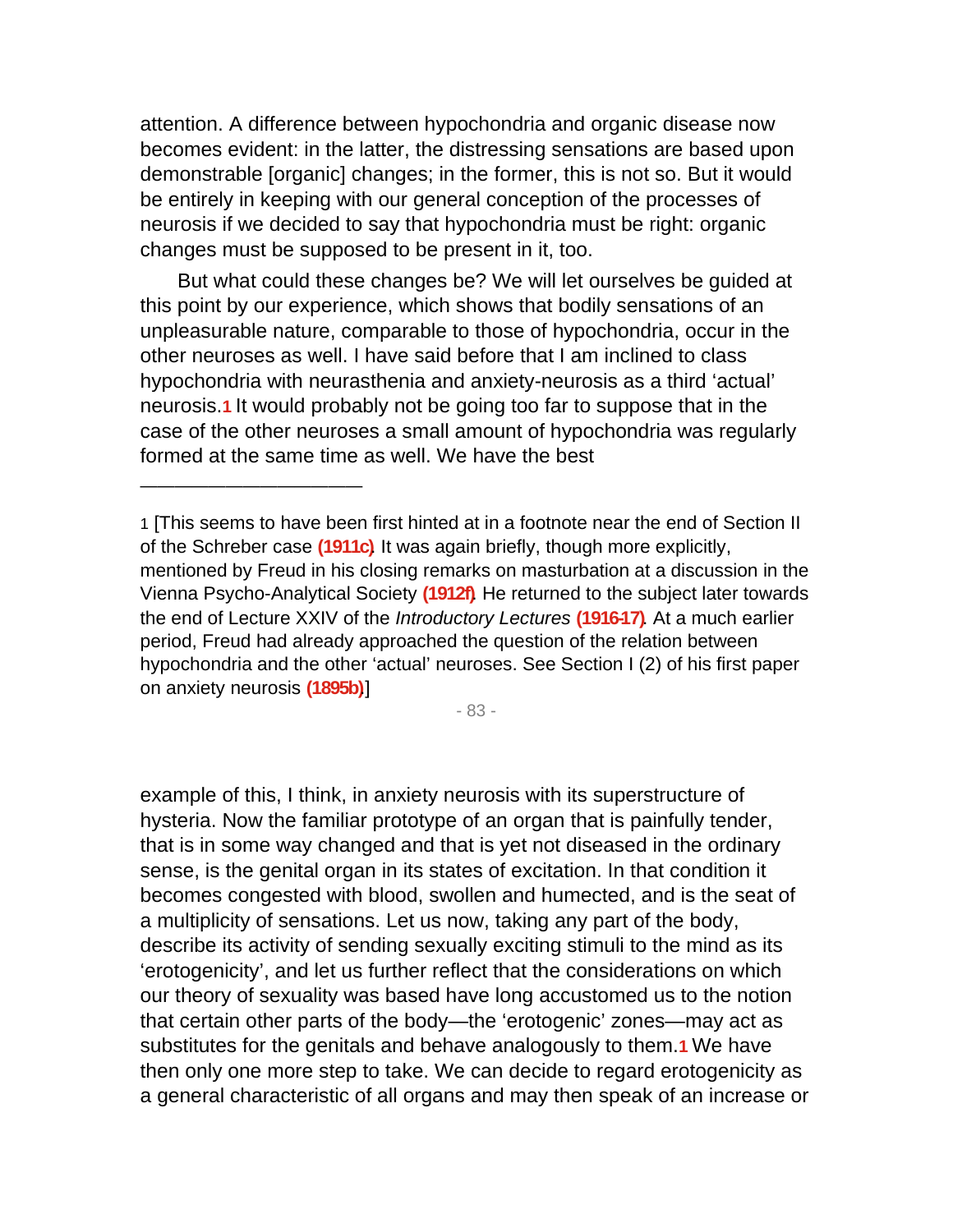decrease of it in a particular part of the body. For every such change in the erotogenicity of the organs there might then be a parallel change of libidinal cathexis in the ego. Such factors would constitute what we believe to underlie hypochondria and what may have the same effect upon the distribution of libido as is produced by a material illness of the organs.

We see that, if we follow up this line of thought, we come up against the problem not only of hypochondria, but of the other 'actual' neuroses neurasthenia and anxiety neurosis. Let us therefore stop at this point. It is not within the scope of a purely psychological inquiry to penetrate so far behind the frontiers of physiological research. I will merely mention that from this point of view we may suspect that the relation of hypochondria to paraphrenia is similar to that of the other 'actual' neuroses to hysteria and obsessional neurosis: we may suspect, that is, that it is dependent on egolibido just as the others are on object-libido, and that hypochondriacal anxiety is the counterpart, as coming from ego-libido, to neurotic anxiety. Further, since we are already familiar with the idea that the mechanism of falling ill and of the formation of symptoms in the transference neuroses the path from introversion to regression—is to be linked to a damming-up of object-libido,**2** we may come to closer quarters with the idea of a damming-up

—————————————

- 84 -

of ego-libido as well and may bring this idea into relation with the phenomena of hypochondria and paraphrenia.

At this point, our curiosity will of course raise the question why this damming-up of libido in the ego should have to be experienced as unpleasurable. I shall content myself with the answer that unpleasure is always the expression of a higher degree of tension, and that therefore what is happening is that a quantity in the field of material events is being transformed here as elsewhere into the psychical quality of unpleasure. Nevertheless it may be that what is decisive for the generation of unpleasure is not the absolute magnitude of the material event, but rather some particular function of that absolute magnitude.**1** Here we may even venture to touch on the question of what makes it necessary at all for our

<sup>1</sup> [Cf. Three Essays **(1905d)**, Standard Ed., **7**, **[183](http://www.pep-web.org.libproxy.newschool.edu/document.php?id=se.007.0123a#p0183)** f.]

<sup>2</sup> Cf. [the opening pages of] 'Types of Onset of Neurosis' **(1912c)**.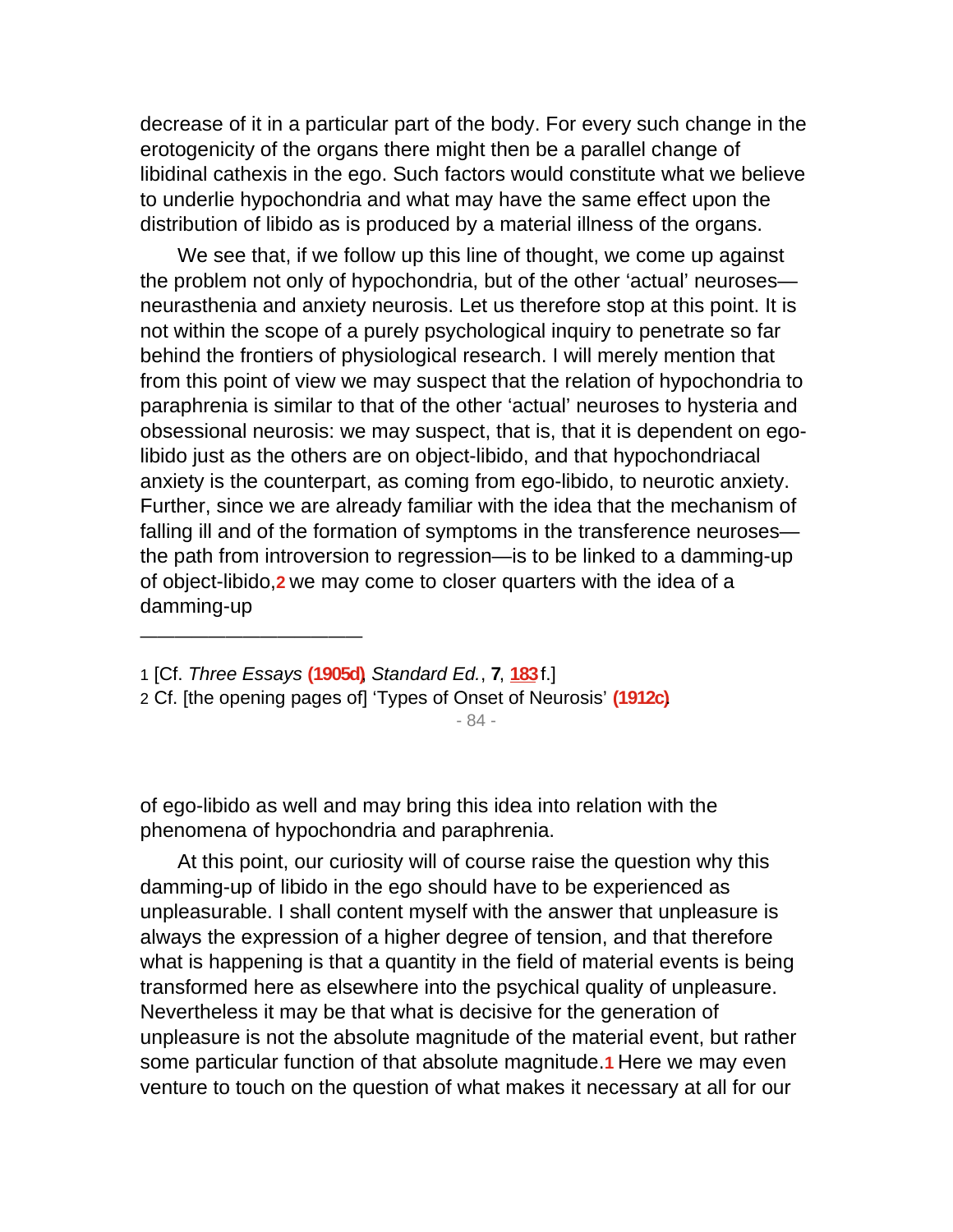mental life to pass beyond the limits of narcissism and to attach the libido to objects.**2** The answer which would follow from our line of thought would once more be that this necessity arises when the cathexis of the ego with libido exceeds a certain amount. A strong egoism is a protection against falling ill, but in the last resort we must begin to love in order not to fall ill, and we are bound to fall ill if, in consequence of frustration, we are unable to love. This follows somewhat on the lines of Heine's picture of the psychogenesis of the Creation:

Krankheit ist wohl der letzte Grund Des ganzen Schöpferdrangs gewesen; Erschaffend konnte ich genesen, Erschaffend wurde ich gesund.**3**

—————————————

We have recognized our mental apparatus as being first and foremost a device designed for mastering excitations which would otherwise be felt as distressing or would have pathogenic effects. Working them over in the mind helps remarkably towards an internal draining away of excitations which are incapable of direct discharge outwards, or for which such a

- 85 -

discharge is for the moment undesirable. In the first instance, however, it is a matter of indifference whether this internal process of working-over is carried out upon real or imaginary objects. The difference does not appear till later—if the turning of the libido on to unreal objects (introversion) has led to its being dammed up. In paraphrenics, megalomania allows of a similar internal working-over of libido which has returned to the ego; perhaps it is only when the megalomania fails that the damming-up of libido in the ego becomes pathogenic and starts the process of recovery which gives us the impression of being a disease.

I shall try here to penetrate a little further into the mechanism of

<sup>1</sup> [This whole question is discussed much more fully in 'Instincts and their Vicissitudes' **(1915c)**, below, p. **[119](http://www.pep-web.org.libproxy.newschool.edu/document.php?id=se.014.0109a#p0119)** ff. For the use of the term 'quantity' in the last sentence, see Part I, Section 1, of Freud's 'Project' **(1950a)**, written in **1895**.] 2 [A much more elaborate discussion of this problem too will be found in 'Instincts and their Vicissitudes' **(1915c)**, p. **[134](http://www.pep-web.org.libproxy.newschool.edu/document.php?id=se.014.0109a#p0134)** ff. below.]

<sup>3</sup> [God is imagined as saying: 'Illness was no doubt the final cause of the whole urge to create. By creating, I could recover; by creating, I became healthy.' Neue Gedichte, 'Schöpfungslieder VII'.]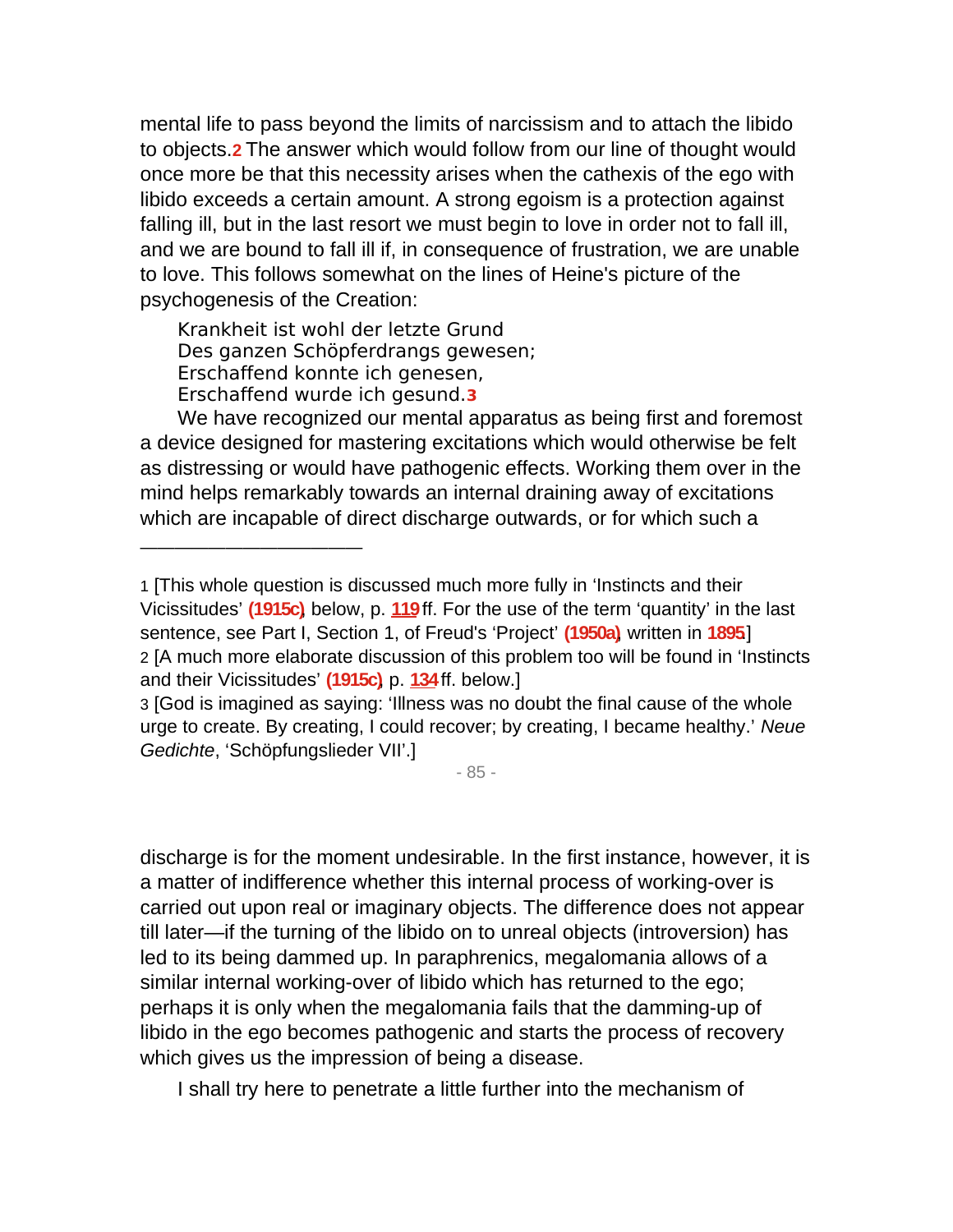paraphrenia and shall bring together those views which already seem to me to deserve consideration. The difference between paraphrenic affections and the transference neuroses appears to me to lie in the circumstance that, in the former, the libido that is liberated by frustration does not remain attached to objects in phantasy, but withdraws on to the ego. Megalomania would accordingly correspond to the psychical mastering of this latter amount of libido, and would thus be the counterpart of the introversion on to phantasies that is found in the transference neuroses; a failure of this psychical function gives rise to the hypochondria of paraphrenia and this is homologous to the anxiety of the transference neuroses. We know that this anxiety can be resolved by further psychical working-over, i.e. by conversion, reaction-formation or the construction of protections (phobias). The corresponding process in paraphrenics is an attempt at restoration, to which the striking manifestations of the disease are due. Since paraphrenia frequently, if not usually, brings about only a partial detachment of the libido from objects, we can distinguish three groups of phenomena in the clinical picture: (1) those representing what remains of a normal state or of neurosis (residual phenomena); (2) those representing the morbid process (detachment of libido from its objects and, further, megalomania, hypochondria, affective disturbance and every kind of regression); (3) those representing restoration, in which the libido is once more attached to objects, after the manner of a hysteria (in dementia praecox or paraphrenia proper), or of an obsessional neurosis (in paranoia). This fresh libidinal cathexis differs from the primary one in that it starts from another level and under other

- 86 -

conditions.**1** The difference between the transference neuroses brought about in the case of this fresh kind of libidinal cathexis and the corresponding formations where the ego is normal should be able to afford us the deepest insight into the structure of our mental apparatus.

A third way in which we may approach the study of narcissism is by observing the erotic life of human beings, with its many kinds of differentiation in man and woman. Just as object-libido at first concealed ego-libido from our observation, so too in connection with the object-choice of infants (and of growing children) what we first noticed was that they derived their sexual objects from their experiences of satisfaction. The first auto-erotic sexual satisfactions are experienced in connection with vital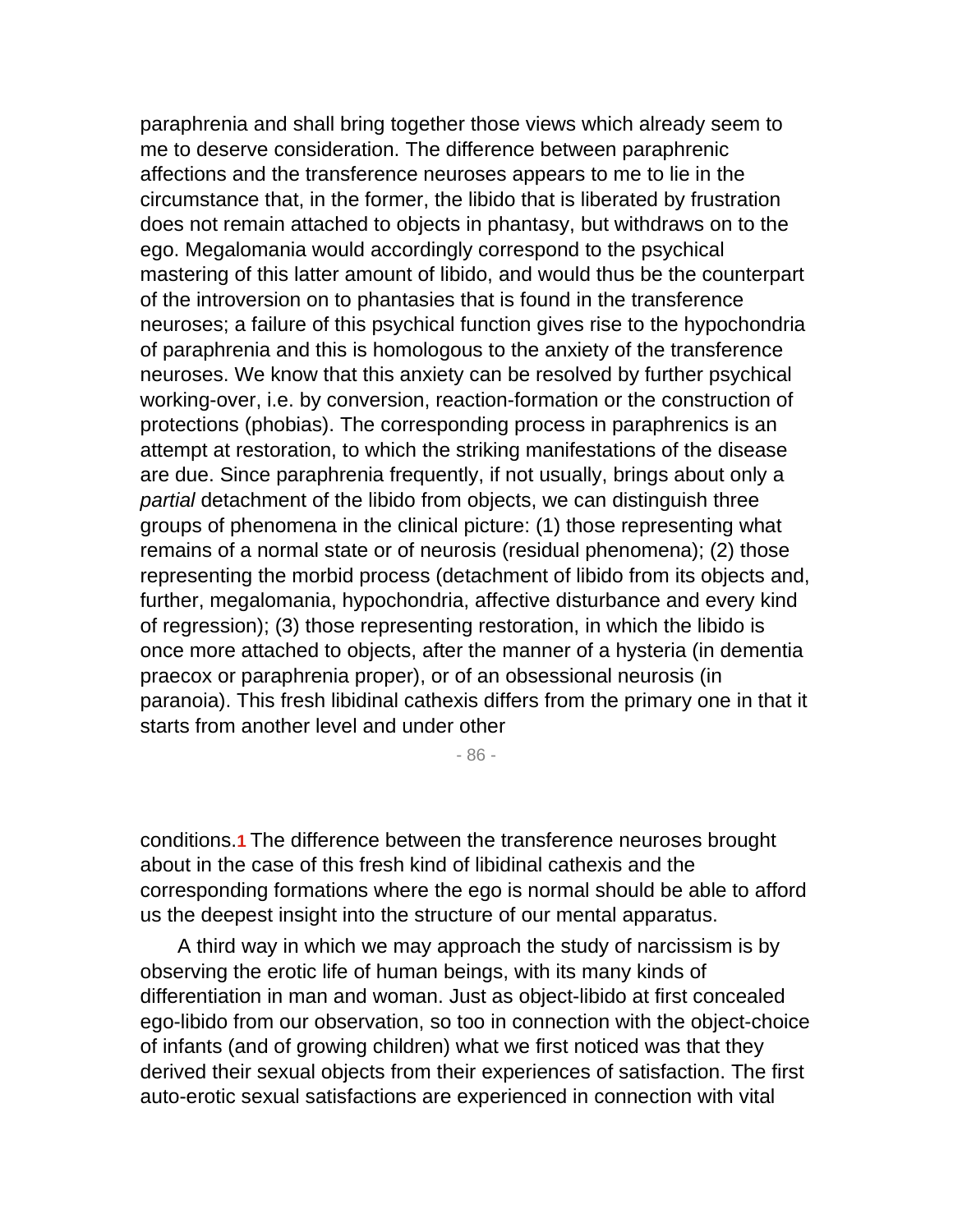functions which serve the purpose of self-preservation. The sexual instincts are at the outset attached to the satisfaction of the ego-instincts; only later do they become independent of these, and even then we have an indication of that original attachment in the fact that the persons who are concerned with a child's feeding, care, and protection become his earliest sexual objects: that is to say, in the first instance his mother or a substitute for her. Side by side, however, with this type and source of object-choice, which may be called the 'anaclitic' or 'attachment' type,**2** psycho-analytic research has revealed a second

—————————————

2 ['Anlehnungstypus.' Literally, 'leaning-on type'. The term has been rendered in English as the 'anaclitic type' by analogy with the grammatical term 'enclitic', used of particles which cannot be the first word in a sentence, but must be appended to, or must lean up against, a more important one, e.g. the Latin 'enim' or the Greek ' $\delta$ ε'. This seems to be the first published appearance of the actual term 'Anlehnungstypus'. The idea that a child arrives at its first sexual object on the basis of its nutritional instinct is to be found in the first edition of the Three Essays **(1905d)**, Standard Ed., **7**, **[222](http://www.pep-web.org.libproxy.newschool.edu/document.php?id=se.007.0123a#p0222)**; but the two or three explicit mentions in that work of the 'anaclitic type' were not added to it until the 1915 edition. The concept was very clearly foreshadowed near the beginning of the second of Freud's papers on the psychology of love **(1912d)**, Standard Ed., **11**, **[180-1](http://www.pep-web.org.libproxy.newschool.edu/document.php?id=se.011.0177a#p0180)**. The term 'angelehnte' ('attached') is used in a similar sense near the beginning of Section III of the Schreber case history **(1911c)**, but the underlying hypothesis is not stated there.—It should be noted that the 'attachment' (or 'Anlehnung') indicated by the term is that of the sexual instincts to the ego-instincts, not of the child to its mother.]

- 87 -

type, which we were not prepared for finding. We have discovered, especially clearly in people whose libidinal development has suffered some disturbance, such as perverts and homosexuals, that in their later choice of love-objects they have taken as a model not their mother but their own selves. They are plainly seeking *themselves* as a love-object, and are exhibiting a type of object-choice which must be termed 'narcissistic'. In this observation we have the strongest of the reasons which have led us to adopt the hypothesis of narcissism.

We have, however, not concluded that human beings are divided into

<sup>1</sup> [See some further remarks on this at the end of the paper on 'The Unconscious' (pp. **[203-4](http://www.pep-web.org.libproxy.newschool.edu/document.php?id=se.014.0159a#p0203)** below).]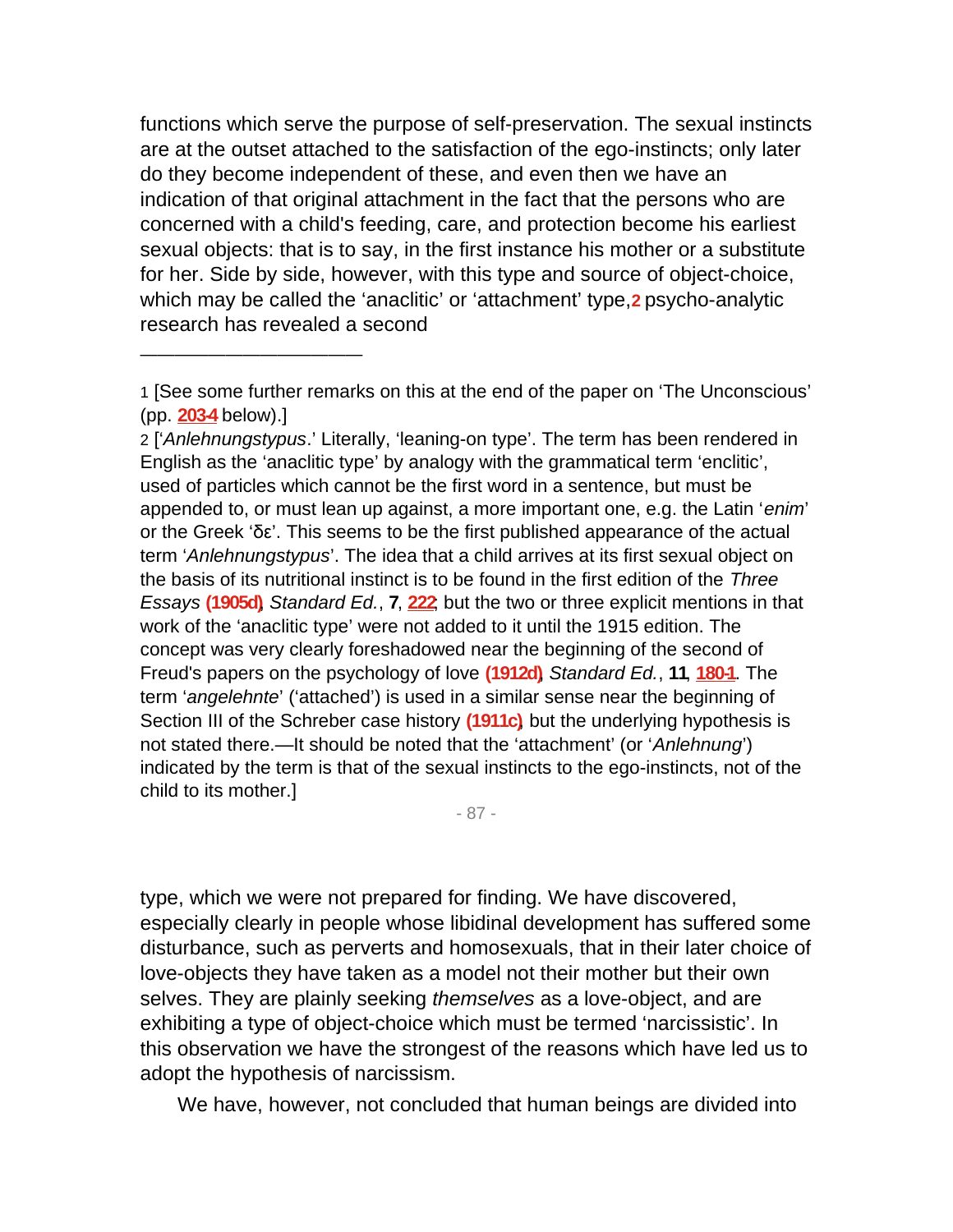two sharply differentiated groups, according as their object-choice conforms to the anaclitic or to the narcissistic type; we assume rather that both kinds of object-choice are open to each individual, though he may show a preference for one or the other. We say that a human being has originally two sexual objects—himself and the woman who nurses him and in doing so we are postulating a primary narcissism in everyone, which may in some cases manifest iself in a dominating fashion in his objectchoice.

A comparison of the male and female sexes then shows that there are fundamental differences between them in respect of their type of objectchoice, although these differences are of course not universal. Complete object-love of the attachment type is, properly speaking, characteristic of the male. It displays the marked sexual overvaluation which is doubtless derived from the child's original narcissism and thus corresponds to a transference of that narcissism to the sexual object. This sexual overvaluation is the origin of the peculiar state of being in love, a state suggestive of a neurotic compulsion, which is thus traceable to an impoverishment of the ego as regards libido in favour of the love-object.**1** A different course is followed in the type of female most frequently met with, which is probably the purest and truest one. With the onset of puberty the maturing of the female sexual organs, which up till then have been in a condition of latency, seems to bring about an intensification of the original narcissism, and this is unfavourable to the development of a true objectchoice with its accompanying sexual overvaluation. Women, especially if they grow up with good looks, develop a certain self-contentment which

—————————————

- 88 -

compensates them for the social restrictions that are imposed upon them in their choice of object. Strictly speaking, it is only themselves that such women love with an intensity comparable to that of the man's love for them. Nor does their need lie in the direction of loving, but of being loved; and the man who fulfils this condition is the one who finds favour with them. The importance of this type of woman for the erotic life of mankind is to be rated very high. Such women have the greatest fascination for men, not only for aesthetic reasons, since as a rule they are the most beautiful,

<sup>1</sup> [Freud returned to this in a discussion of being in love in Chapter VIII of his Group Psychology **(1921c)**, Standard Ed., **18**, **[112](http://www.pep-web.org.libproxy.newschool.edu/document.php?id=se.018.0065a#p0112)** f.]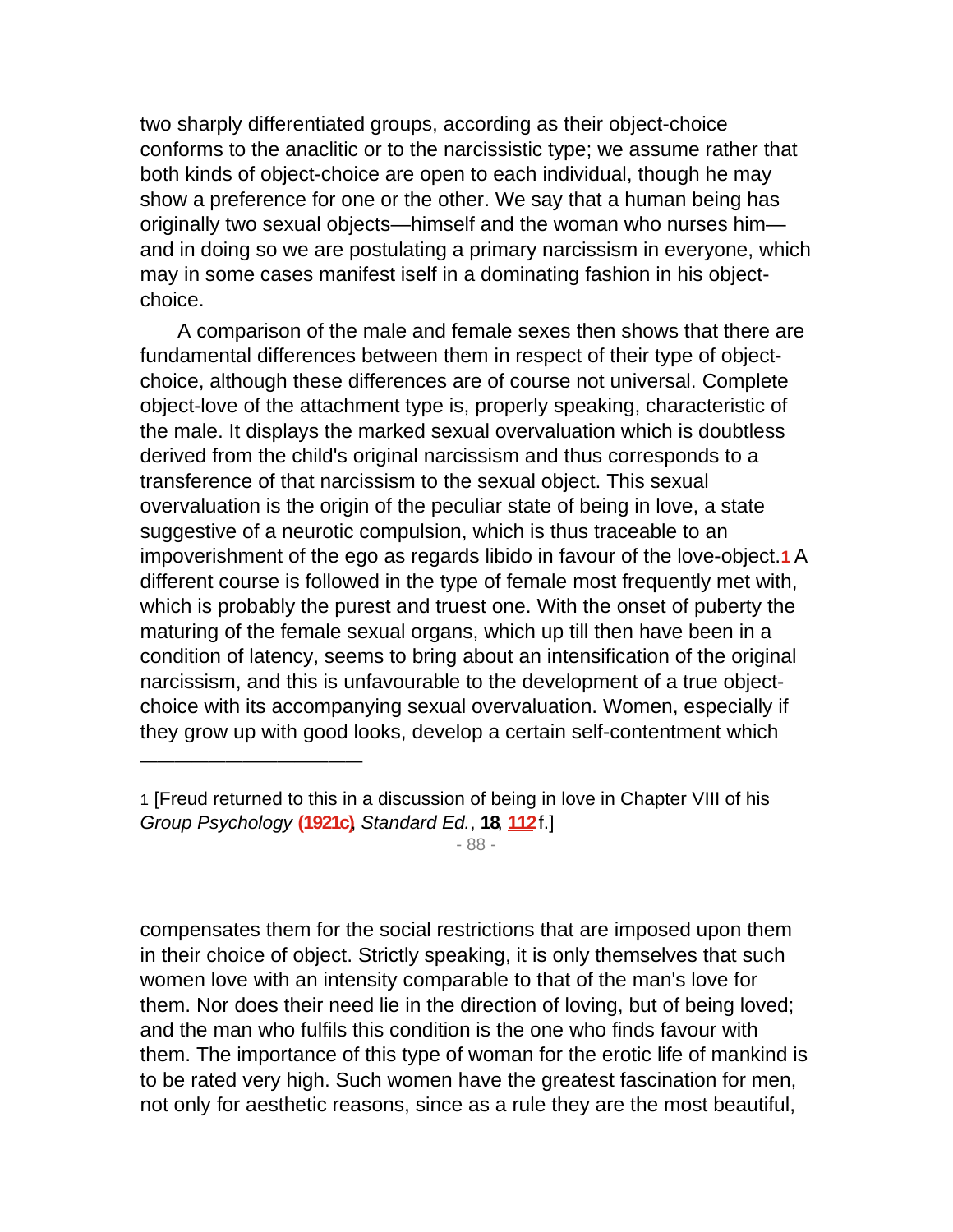but also because of a combination of interesting psychological factors. For it seems very evident that another person's narcissism has a great attraction for those who have renounced part of their own narcissism and are in search of object-love. The charm of a child lies to a great extent in his narcissism, his self-contentment and inaccessibility, just as does the charm of certain animals which seem not to concern themselves about us, such as cats and the large beasts of prey. Indeed, even great criminals and humorists, as they are represented in literature, compel our interest by the narcissistic consistency with which they manage to keep away from their ego anything that would diminish it. It is as if we envied them for maintaining a blissful state of mind—an unassailable libidinal position which we ourselves have since abandoned. The great charm of narcissistic women has, however, its reverse side; a large part of the lover's dissatisfaction, of his doubts of the woman's love, of his complaints of her enigmatic nature, has its root in this incongruity between the types of object-choice.

Perhaps it is not out of place here to give an assurance that this description of the feminine form of erotic life is not due to any tendentious desire on my part to depreciate women. Apart from the fact that tendentiousness is quite alien to me, I know that these different lines of development correspond to the differentiation of functions in a highly complicated biological whole; further, I am ready to admit that there are quite a number of women who love according to the masculine type and who also develop the sexual overvaluation proper to that type.

Even for narcissistic women, whose attitude towards men remains cool, there is a road which leads to complete object-love. In the child which they bear, a part of their own body

- 89 -

confronts them like an extraneous object, to which, starting out from their narcissism, they can then give complete object-love. There are other women, again, who do not have to wait for a child in order to take the step in development from (secondary) narcissism to object-love. Before puberty they feel masculine and develop some way along masculine lines; after this trend has been cut short on their reaching female maturity, they still retain the capacity of longing for a masculine ideal—an ideal which is in fact a survival of the boyish nature that they themselves once possessed.**1**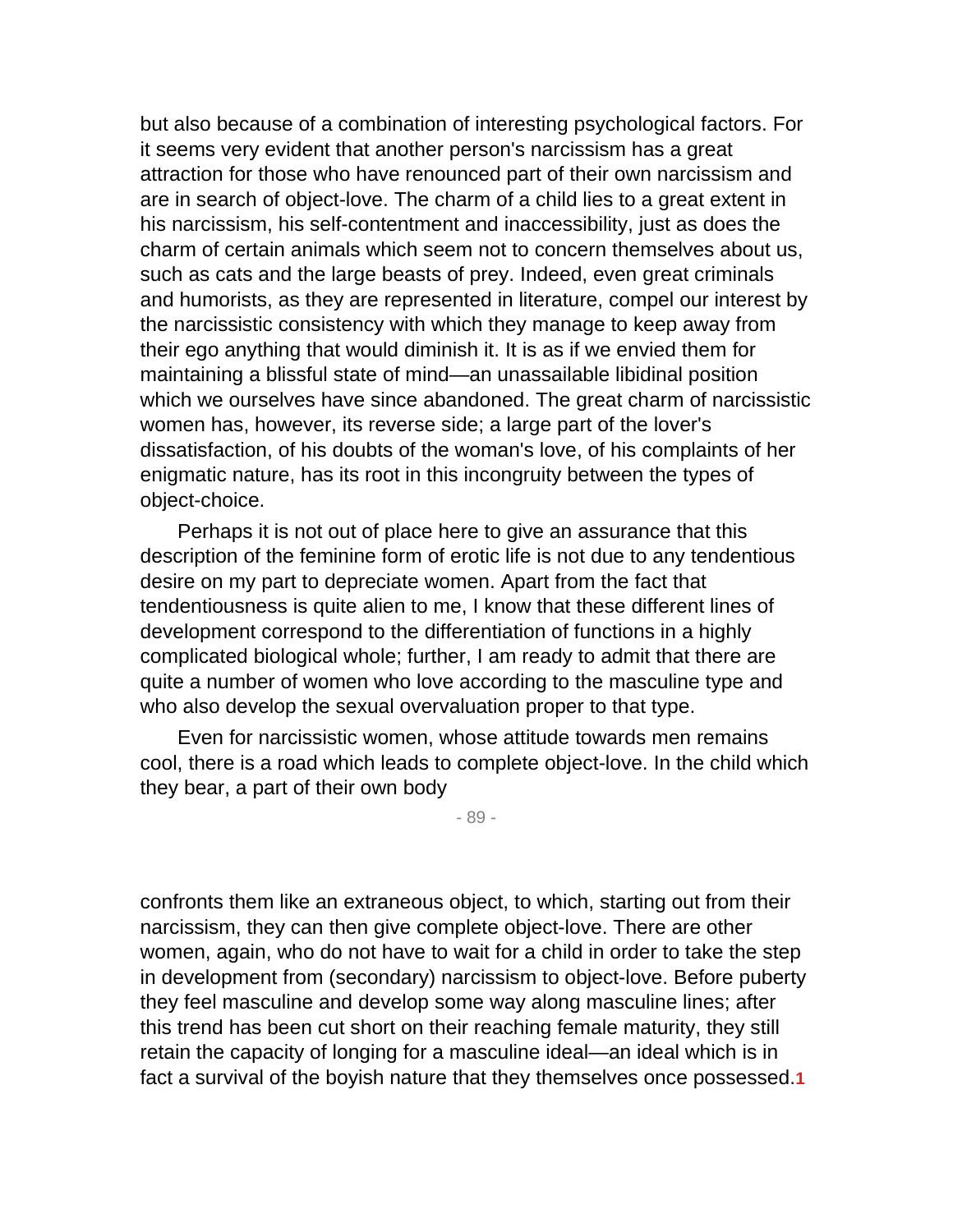What I have so far said by way of indication may be concluded by a short summary of the paths leading to the choice of an object.

A person may love:—

- (1) According to the narcissistic type:
- (a) what he himself is (i.e. himself),
- (b) what he himself was,
- (c) what he himself would like to be,
- (d) someone who was once part of himself.
	- (2) According to the anaclitic (attachment) type:
- (a) the woman who feeds him,
- (b) the man who protects him,

—————————————

and the succession of substitutes who take their place. The inclusion of case (c) of the first type cannot be justified till a later stage of this discussion. [P. **[101](http://www.pep-web.org.libproxy.newschool.edu/document.php?id=se.014.0067a#p0101)**.]

The significance of narcissistic object-choice for homosexuality in men must be considered in another connection.**2**

The primary narcissism of children which we have assumed and which forms one of the postulates of our theories of the libido, is less easy to grasp by direct observation than to confirm by inference from elsewhere. If we look at the attitude of affectionate parents towards their children, we have to recognize

- 90 -

that it is a revival and reproduction of their own narcissism, which they have long since abandoned. The trustworthy pointer constituted by overvaluation, which we have already recognized as a narcissistic stigma in the case of object-choice, dominates, as we all know, their emotional attitude. Thus they are under a compulsion to ascribe every perfection to

<sup>1</sup> [Freud developed his views on female sexuality in a number of later papers: on a case of female homosexuality **(1920a)**, on the effects of the physiological distinctions between the sexes **(1925j)**, on the sexuality of women **(1931b)** and in Lecture XXIII of his New Introductory Lectures **(1933a)**.]

<sup>2</sup> [Freud had already raised this point in Section III of his study on Leonardo **(1910c)**, Standard Ed., **11**, **[98](http://www.pep-web.org.libproxy.newschool.edu/document.php?id=se.011.0057a#p0098)** ff.]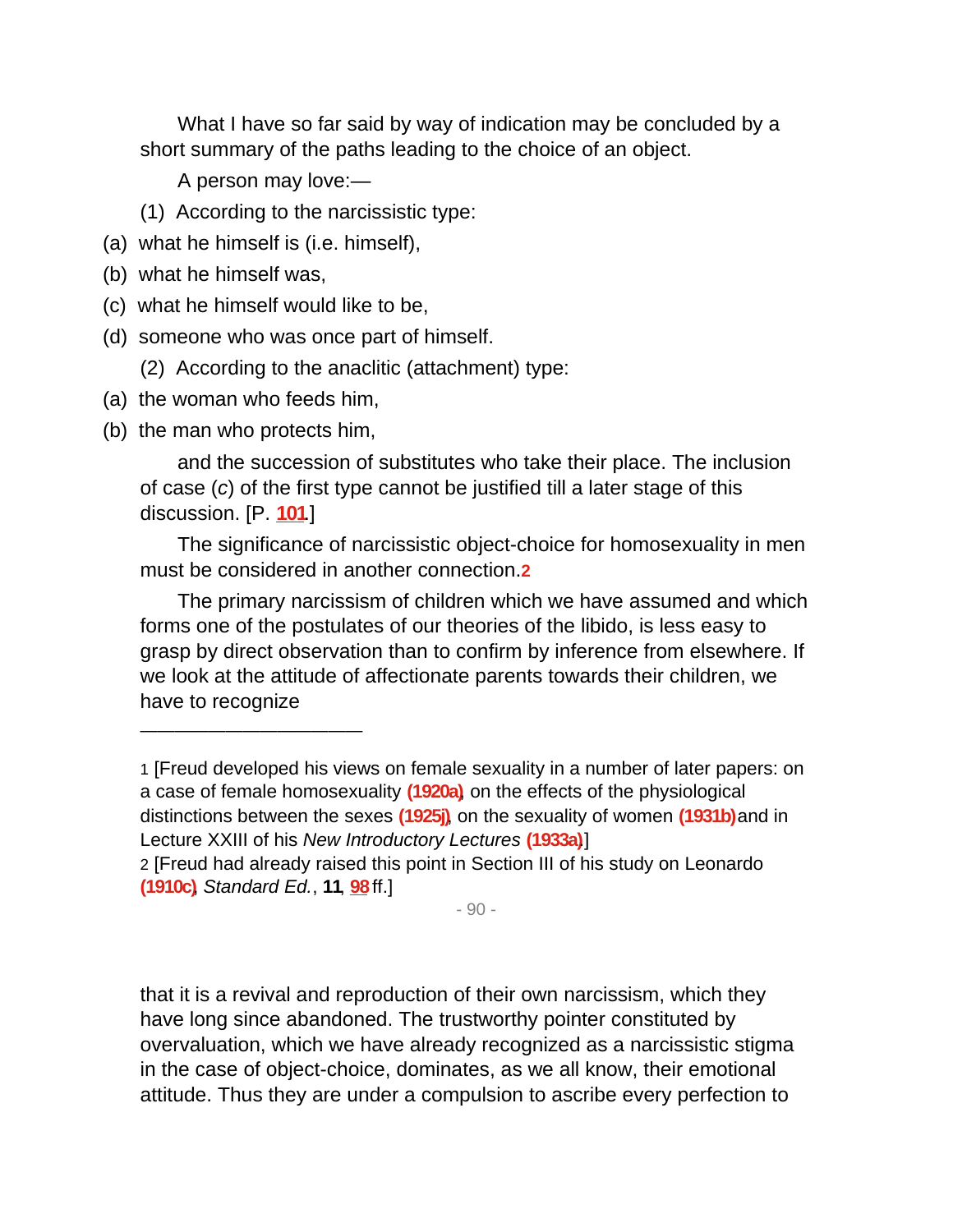the child—which sober observation would find no occasion to do—and to conceal and forget all his shortcomings. (Incidentally, the denial of sexuality in children is connected with this.) Moreover, they are inclined to suspend in the child's favour the operation of all the cultural acquisitions which their own narcissism has been forced to respect, and to renew on his behalf the claims to privileges which were long ago given up by themselves. The child shall have a better time than his parents; he shall not be subject to the necessities which they have recognized as paramount in life. Illness, death, renunciation of enjoyment, restrictions on his own will, shall not touch him; the laws of nature and of society shall be abrogated in his favour; he shall once more really be the centre and core of creation—'His Majesty the Baby',**1** as we once fancied ourselves. The child shall fulfil those wishful dreams of the parents which they never carried out—the boy shall become a great man and a hero in his father's place, and the girl shall marry a prince as a tardy compensation for her mother. At the most touchy point in the narcissistic system, the immortality of the ego, which is so hard pressed by reality, security is achieved by taking refuge in the child. Parental love, which is so moving and at bottom so childish, is nothing but the parents' narcissism born again, which, transformed into object-love, unmistakably reveals its former nature.

#### - 91 -

### **III**

—————————————

The disturbances to which a child's original narcissism is exposed, the reactions with which he seeks to protect himself from them and the paths into which he is forced in doing so—these are themes which I propose to leave on one side, as an important field of work which still awaits exploration. The most significant portion of it, however, can be singled out in the shape of the 'castration complex' (in boys, anxiety about the penis in girls, envy for the penis) and treated in connection with the effect of early deterrence from sexual activity. Psycho-analytic research ordinarily enables us to trace the vicissitudes undergone by the libidinal instincts

<sup>1</sup> [In English in the original. Perhaps a reference to a well-known Royal Academy picture of the Edwardian age, which bore that title and showed two London policemen holding up the crowded traffic to allow a nursery-maid to wheel a perambulator across the street.—'His Majesty the Ego' appears in Freud's earlier paper on 'Creative Writers and Day-Dreaming' **(1908e)**.]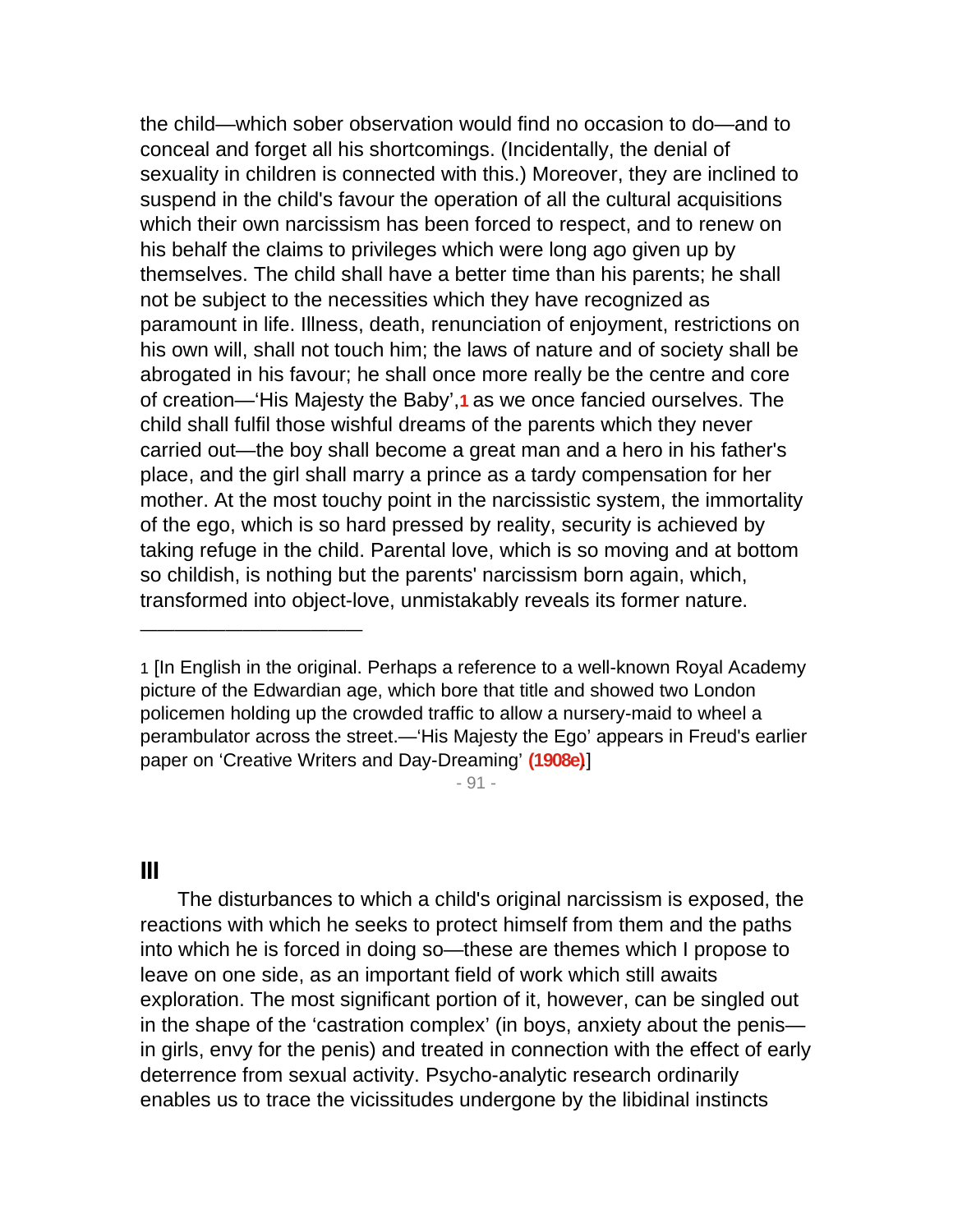when these, isolated from the ego-instincts, are placed in opposition to them; but in the particular field of the castration complex, it allows us to infer the existence of an epoch and a psychical situation in which the two groups of instincts, still operating in unison and inseparably mingled, make their appearance as narcissistic interests. It is from this context that Adler **[1910]** has derived his concept of the 'masculine protest', which he has elevated almost to the position of the sole motive force in the formation of character and neurosis alike and which he bases not on a narcissistic, and therefore still a libidinal, trend, but on a social valuation. Psycho-analytic research has from the very beginning recognized the existence and importance of the 'masculine protest', but it has regarded it, in opposition to Adler, as narcissistic in nature and derived from the castration complex. The 'masculine protest' is concerned in the formation of character, into the genesis of which it enters along with many other factors, but it is completely unsuited for explaining the problems of the neuroses, with regard to which Adler takes account of nothing but the manner in which they serve the ego-instincts. I find it quite impossible to place the genesis of neurosis upon the narrow basis of the castration complex, however powerfully it may come to the fore in men among their resistances to the cure of a neurosis. Incidentally, I know of cases of neurosis in which the 'masculine protest', or, as we regard it, the castration

- 92 -

complex, plays no pathogenic part, and even fails to appear at all.**1**

Observation of normal adults shows that their former megalomania has been damped down and that the psychical characteristics from which we inferred their infantile narcissism have been effaced. What has become of their ego-libido? Are we to suppose that the whole amount of it has passed into object-cathexes? Such a possibility is plainly contrary to the whole trend of our argument; but we may find a hint at another answer to the question in the psychology of repression.

We have learnt that libidinal instinctual impulses undergo the vicissitude of pathogenic repression if they come into conflict with the subject's cultural and ethical ideas. By this we never mean that the individual in question has a merely intellectual knowledge of the existence of such ideas; we always mean that he recognizes them as a standard for himself and submits to the claims they make on him. Repression, we have said, proceeds from the ego; we might say with greater precision that it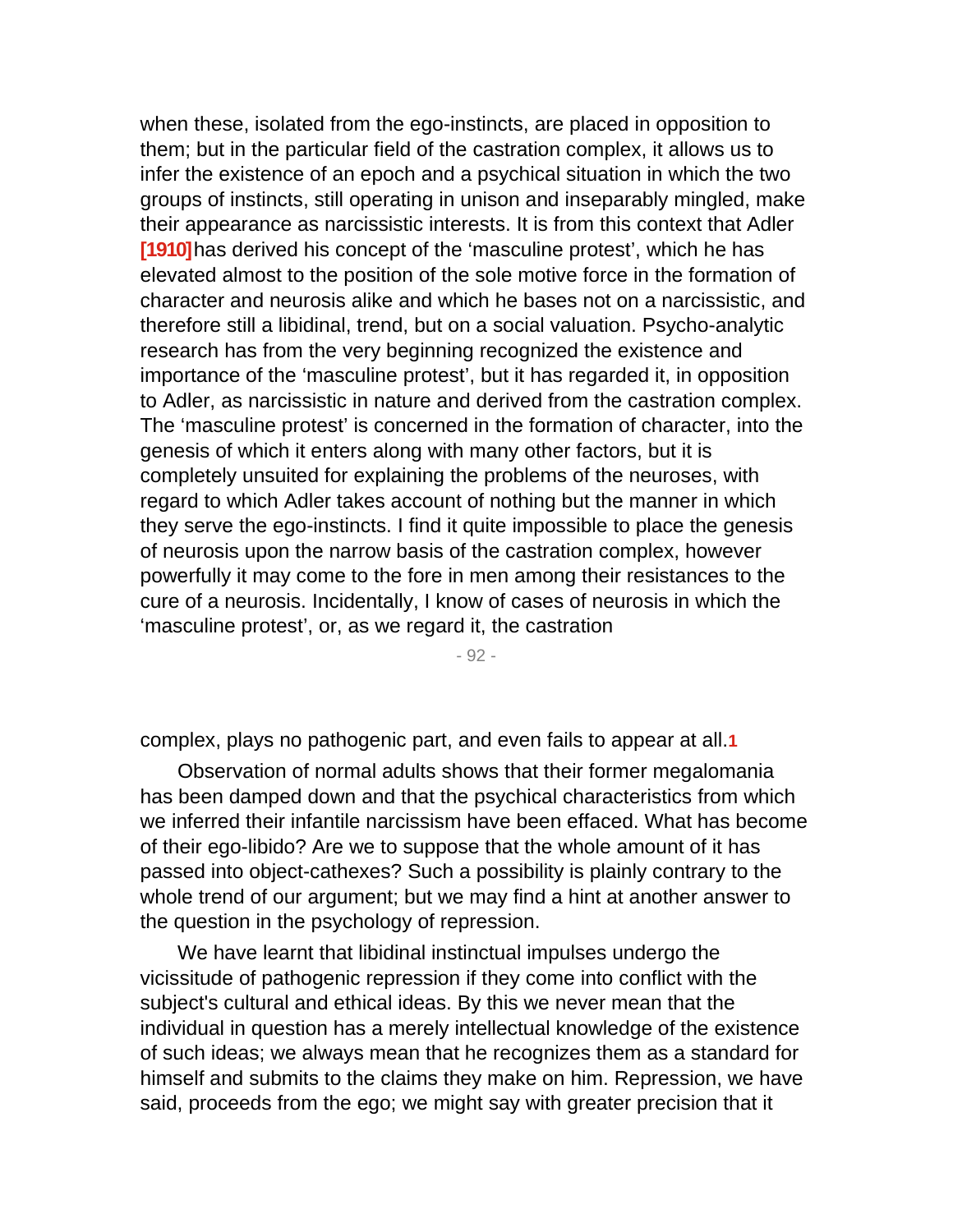proceeds from the self-respect of the ego. The same impressions, experiences, impulses and desires that one man indulges or at least works over consciously will be rejected with the utmost indignation by another, or even stifled before they enter consciousness.**2** The difference between the two, which contains the conditioning factor of repression, can easily be expressed in terms which enable it to be explained by the libido theory. We can say that the one man has set up an *ideal* in himself by which he measures his actual ego, while the other has formed no

—————————————

1 [In a letter dated September 30, 1926, replying to a question from Dr. Edoardo Weiss (who has kindly brought it to our attention), Freud wrote: 'Your question, in connection with my assertion in my paper on Narcissism, as to whether there are neuroses in which the castration complex plays no part, puts me in an embarrassing position. I no longer recollect what it was I had in mind at the time. To-day, it is true, I could not name any neurosis in which this complex is not to be met with, and in any case I should not have written the sentence to-day. But we know so little of the whole subject that I should prefer not to give a final decision either way.'—A further criticism of Adler's views on the 'masculine protest' will be found in the 'History of the Psycho-Analytic Movement', p. **[54](http://www.pep-web.org.libproxy.newschool.edu/document.php?id=se.014.0001a#p0054)** f. above.] 2 [Cf. some remarks in the paper on repression **(1915d)**, below, p. **[150](http://www.pep-web.org.libproxy.newschool.edu/document.php?id=se.014.0141a#p0150)**.]

- 93 -

such ideal. For the ego the formation of an ideal would be the conditioning factor of repression.**1**

This ideal ego is now the target of the self-love which was enjoyed in childhood by the actual ego. The subject's narcissism makes its appearance displaced on to this new ideal ego, which, like the infantile ego, finds itself possessed of every perfection that is of value. As always where the libido is concerned, man has here again shown himself incapable of giving up a satisfaction he had once enjoyed. He is not willing to forgo the narcissistic perfection of his childhood; and when, as he grows up, he is disturbed by the admonitions of others and by the awakening of his own critical judgement, so that he can no longer retain that perfection, he seeks to recover it in the new form of an ego ideal. What he projects before him as his ideal is the substitute for the lost narcissism of his childhood in which he was his own ideal.**2**

We are naturally led to examine the relation between this forming of an ideal and sublimation. Sublimation is a process that concerns object-libido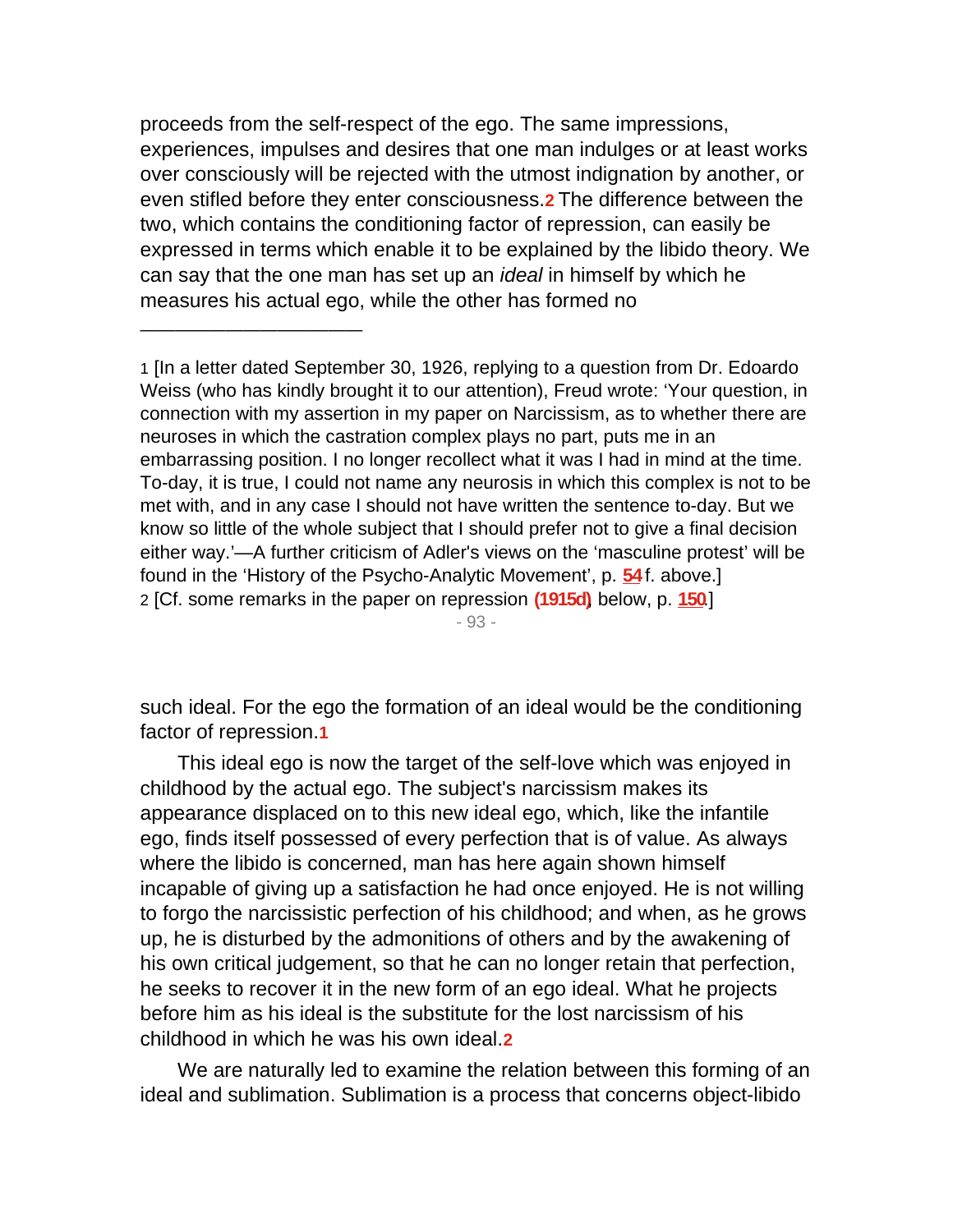and consists in the instinct's directing itself towards an aim other than, and remote from, that of sexual satisfaction; in this process the accent falls upon deflection from sexuality. Idealization is a process that concerns the object; by it that object, without any alteration in its nature, is aggrandized and exalted in the subject's mind. Idealization is possible in the sphere of ego-libido as well as in that of object-libido. For example, the sexual overvaluation of an object is an idealization of it. In so far as sublimation describes something that has to do with the instinct and idealization something to do with the object, the two concepts are to be distinguished from each other.**3**

The formation of an ego ideal is often confused with the sublimation of instinct, to the detriment of our understanding of the facts. A man who has exchanged his narcissism for homage to a high ego ideal has not necessarily on that account succeeded in sublimating his libidinal instincts. It is true that the ego

- 1 [A comment on this sentence will be found in a footnote to Chapter XI of Group Psychology **(1921c)**, Standard Ed., **18**, **[131](http://www.pep-web.org.libproxy.newschool.edu/document.php?id=se.018.0065a#p0131)**n.]
- 2 [In the editions previous to 1924 this read '… is only the substitute …']
- 3 [Freud recurs to the topic of idealization in Chapter VIII of his Group

Psychology **(1921c)**, Standard Ed., **18**, **[112](http://www.pep-web.org.libproxy.newschool.edu/document.php?id=se.018.0065a#p0112)** f.]

—————————————

- 94 -

ideal demands such sublimation, but it cannot enforce it; sublimation remains a special process which may be prompted by the ideal but the execution of which is entirely independent of any such prompting. It is precisely in neurotics that we find the highest differences of potential between the development of their ego ideal and the amount of sublimation of their primitive libidinal instincts; and in general it is far harder to convince an idealist of the inexpedient location of his libido than a plain man whose pretensions have remained more moderate. Further, the formation of an ego ideal and sublimation are quite differently related to the causation of neurosis. As we have learnt, the formation of an ideal heightens the demands of the ego and is the most powerful factor favouring repression; sublimation is a way out, a way by which those demands can be met without involving repression.**1**

It would not surprise us if we were to find a special psychical agency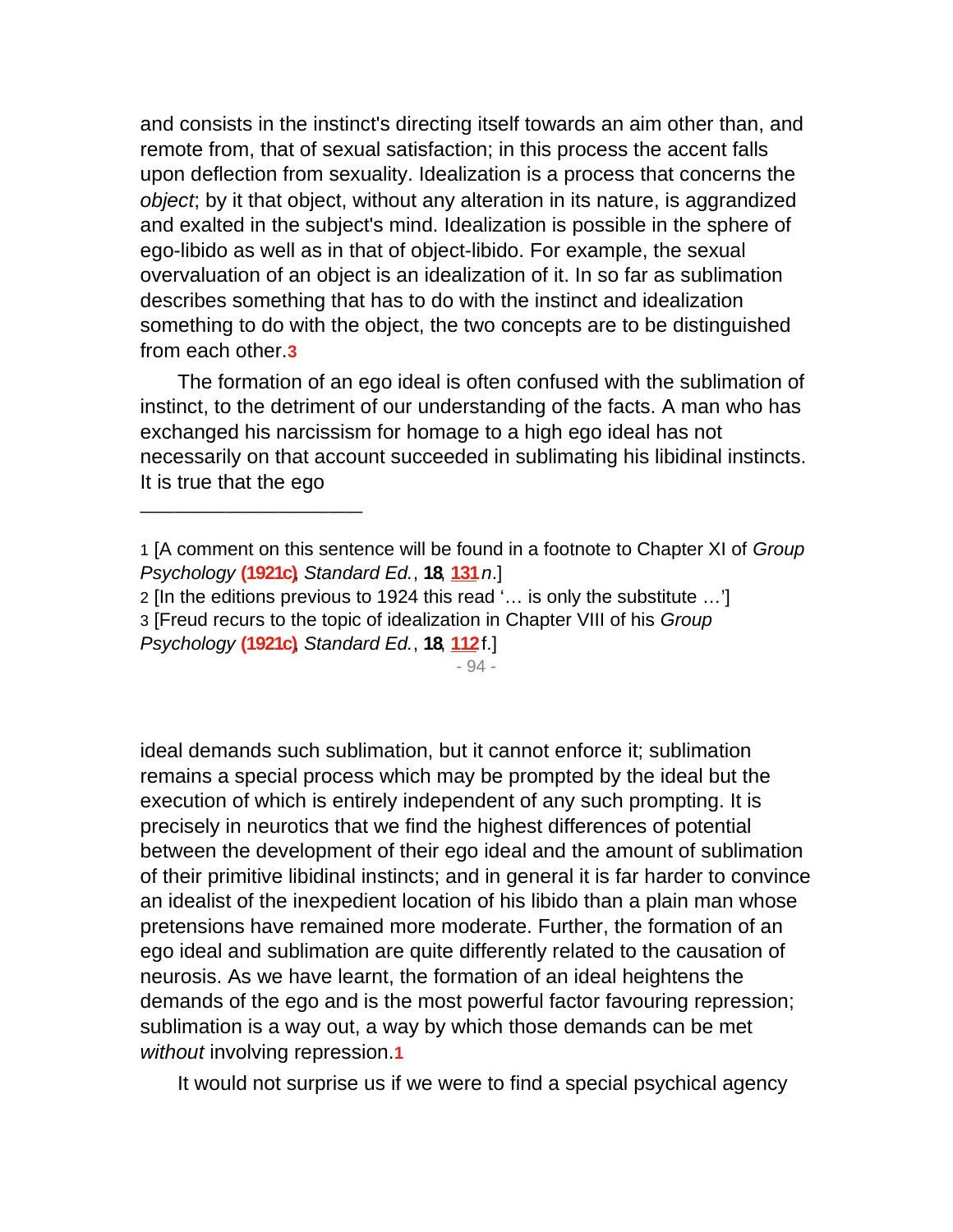which performs the task of seeing that narcissistic satisfaction from the ego ideal is ensured and which, with this end in view, constantly watches the actual ego and measures it by that ideal.**2** If such an agency does exist, we cannot possibly come upon it as a discovery—we can only recognize it; for we may reflect that what we call our 'conscience' has the required characteristics. Recognition of this agency enables us to understand the so-called 'delusions of being noticed' or more correctly, of being watched**3**, which are such striking symptoms in the paranoid diseases and which may also occur as an isolated form of illness, or intercalated in a transference neurosis. Patients of this sort complain that all their thoughts are known and their actions watched and supervised; they are informed of the functioning of this agency by voices which characteristically speak to them in the third person ('Now she's thinking of that again', 'now he's going out'). This complaint is justified; it describes the truth. A power of this kind, watching, discovering and criticizing all our intentions, does really exist. Indeed, it exists in every one of us in normal life.

—————————————

- 95 -

Delusions of being watched present this power in a regressive form, thus revealing its genesis and the reason why the patient is in revolt against it. For what prompted the subject to form an ego ideal, on whose behalf his conscience acts as watchman, arose from the critical influence of his parents (conveyed to him by the medium of the voice), to whom were added, as time went on, those who trained and taught him and the innumerable and indefinable host of all the other people in his environment —his fellow-men—and public opinion.

In this way large amounts of libido of an essentially homosexual kind are drawn into the formation of the narcissistic ego ideal and find outlet and satisfaction in maintaining it. The institution of conscience was at

<sup>1</sup> [The possible connection between sublimation and the transformation of sexual object-libido into narcissistic libido is discussed by Freud towards the beginning of Chapter III of The Ego and the Id **(1923b)**.]

<sup>2</sup> [It was from a combination of this agency and the ego ideal that Freud was later to evolve the super-ego. Cf. Chapter XI of Group Psychology **(1921c)** and Chapter II of The Ego and the Id **(1923b)**.]

<sup>3 [</sup>The two German terms here are 'Beachtungswahn' (usually translated 'delusions of observation') and Beobachtungswahn.]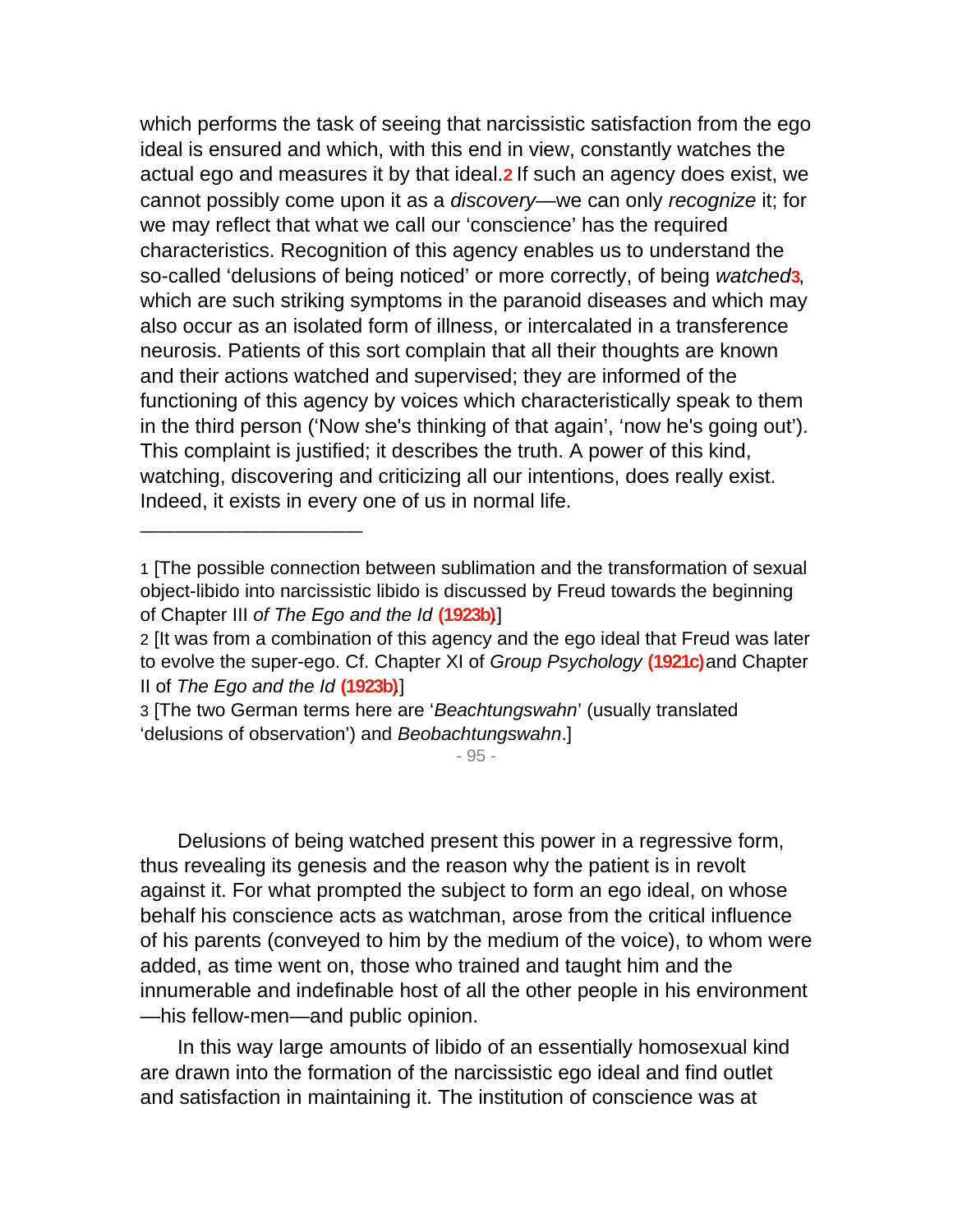bottom an embodiment, first of parental criticism, and subsequently of that of society—a process which is repeated in what takes place when a tendency towards repression develops out of a prohibition or obstacle that came in the first instance from without. The voices, as well as the undefined multitude, are brought into the foreground again by the disease, and so the evolution of conscience is reproduced regressively. But the revolt against this 'censoring agency' arises out of the subject's desire (in accordance with the fundamental character of his illness) to liberate himself from all these influences, beginning with the parental one, and out of his withdrawal of homosexual libido from them. His conscience then confronts him in a regressive form as a hostile influence from without.

The complaints made by paranoics also show that at bottom the selfcriticism of conscience coincides with the self-observation on which it is based. Thus the activity of the mind which has taken over the function of conscience has also placed itself at the service of internal research, which furnishes philosophy with the material for its intellectual operations. This may have some bearing on the characteristic tendency of paranoics to construct speculative systems.**1**

It will certainly be of importance to us if evidence of the

—————————————

- 96 -

activity of this critically observing agency—which becomes heightened into conscience and philosophic introspection—can be found in other fields as well. I will mention here what Herbert Silberer has called the 'functional phenomenon', one of the few indisputably valuable additions to the theory of dreams. Silberer, as we know, has shown that in states between sleeping and waking we can directly observe the translation of thoughts into visual images, but that in these circumstances we frequently have a representation, not of a thought-content, but of the actual state (willingness, fatigue, etc.) of the person who is struggling against sleep. Similarly, he has shown that the conclusions of some dreams or some divisions in their content merely signify the dreamer's own perception of his

<sup>1</sup> I should like to add to this, merely by way of suggestion, that the developing and strengthening of this observing agency might contain within it the subsequent genesis of (subjective) memory and the time-factor, the latter of which has no application to unconscious processes. [For some further light on these two points see 'The Unconscious', pp. **[187](http://www.pep-web.org.libproxy.newschool.edu/document.php?id=se.014.0159a#p0187)** and **[188-9](http://www.pep-web.org.libproxy.newschool.edu/document.php?id=se.014.0159a#p0188)** below.]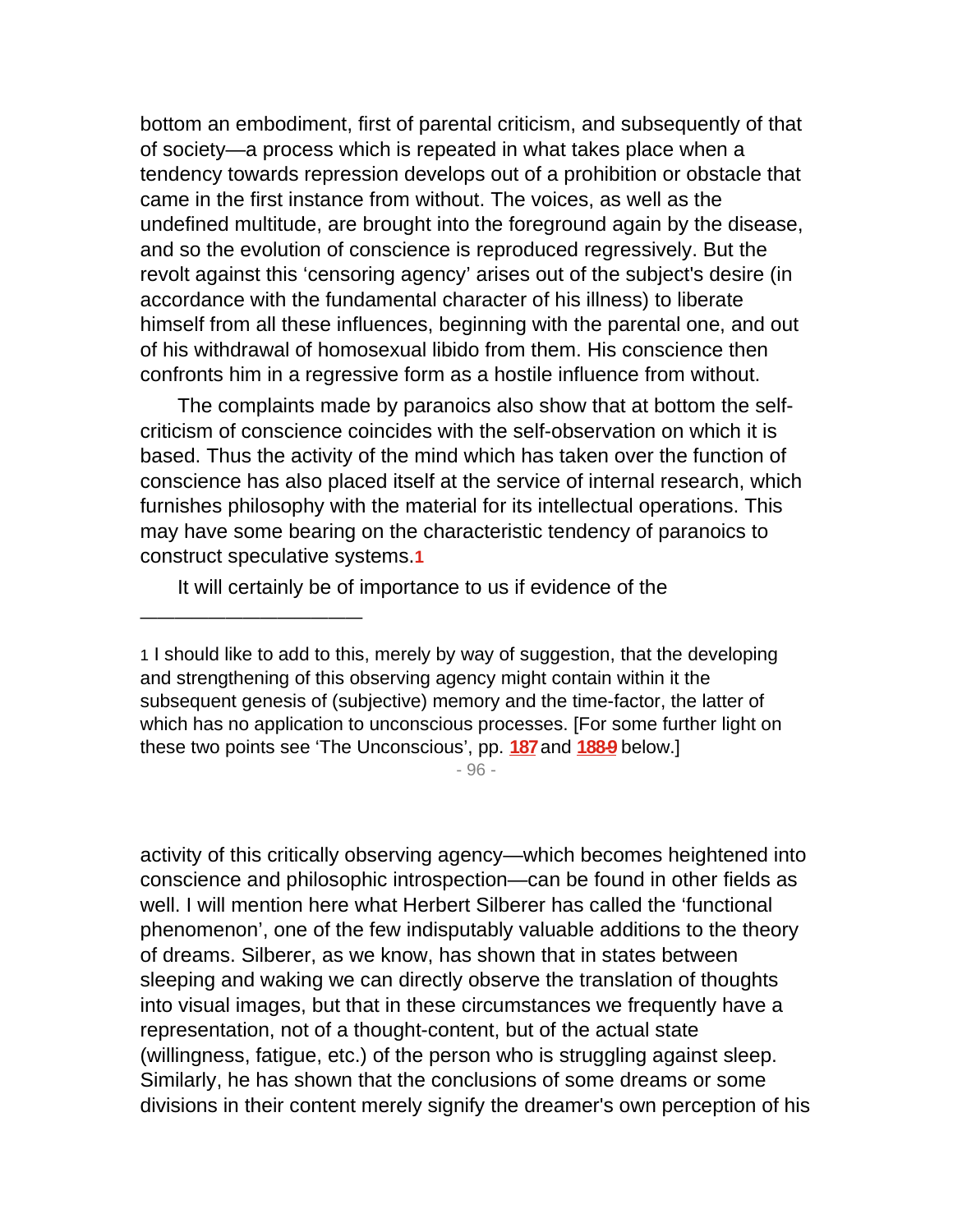sleeping and waking. Silberer has thus demonstrated the part played by observation—in the sense of the paranoic's delusions of being watched in the formation of dreams. This part is not a constant one. Probably the reason why I overlooked it is because it does not play any great part in my own dreams; in persons who are gifted philosophically and accustomed to introspection it may become very evident.**1**

We may here recall that we have found that the formation of dreams takes place under the dominance of a censorship which compels distortion of the dream-thoughts. We did not, however, picture this censorship as a special power, but chose the term to designate one side of the repressive trends that govern the ego, namely the side which is turned towards the dream-thoughts. If we enter further into the structure of the ego, we may recognize in the ego ideal and in the dynamic utterances of conscience the dream-censor**2** as well. If this censor is to some extent on the alert even during sleep, we can

—————————————

2 [Here and at the beginning of the next sentence, as well as below on p. **[100](http://www.pep-web.org.libproxy.newschool.edu/document.php?id=se.014.0067a#p0100)**, Freud makes use of the personal form, 'Zensor', instead of his almost universal 'Zensur' ('censorship'). Cf. a footnote to the passage in The Interpretation of Dreams, referred to in the last footnote (Standard Ed., **5**, **[505](http://www.pep-web.org.libproxy.newschool.edu/document.php?id=se.004.r0009a#p0505)**). The distinction between the two words is clearly brought out in a sentence near the end of Lecture XXVI of the Introductory Lectures **(1916-17)**: 'We know the self-observing agency as the ego-censor, the conscience; it is this that exercises the dreamcensorship during the night.']

- 97 -

understand how it is that its suggested activity of self-observation and selfcriticism—with such thoughts as, 'now he is too sleepy to think', 'now he is waking up'—makes a contribution to the content of the dream.**1**

At this point we may attempt some discussion of the self-regarding attitude in normal people and in neurotics.

In the first place self-regard appears to us to be an expression of the size of the ego; what the various elements are which go to determine that size is irrelevant. Everything a person possesses or achieves, every remnant of the primitive feeling of omnipotence which his experience has

<sup>1</sup> [See Silberer (**1909** and 1912). In 1914—the year in which he wrote the present paper—Freud added a much longer discussion of this phenomenon to The Interpretation of Dreams (Standard Ed., **5**, **[503-6](http://www.pep-web.org.libproxy.newschool.edu/document.php?id=se.004.r0009a#p0503)**).]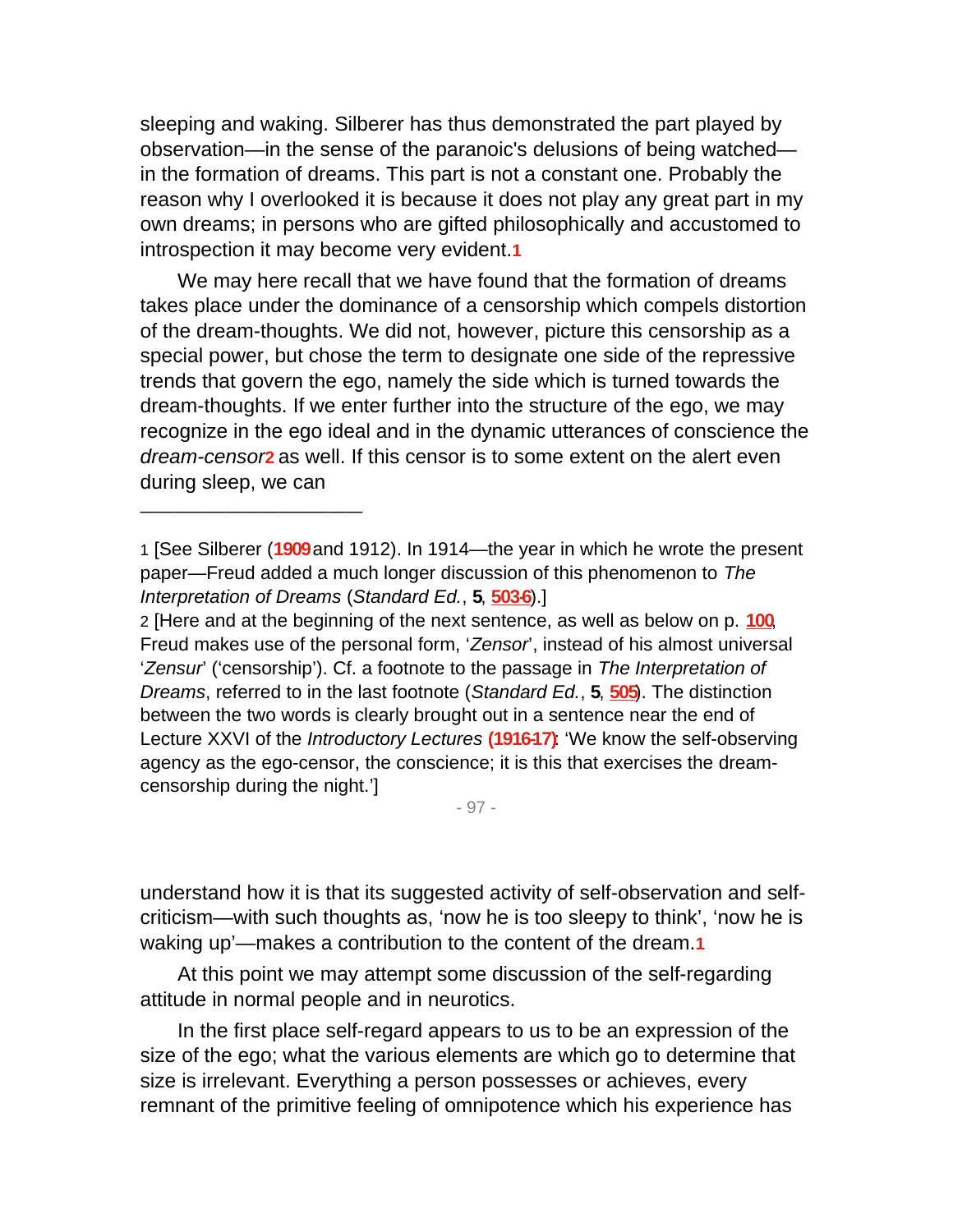confirmed, helps to increase his self-regard.

—————————————

Applying our distinction between sexual and ego-instincts, we must recognize that self-regard has a specially intimate dependence on narcissistic libido. Here we are supported by two fundamental facts: that in paraphrenics self-regard is increased, while in the transference neuroses it is diminished; and that in love-relations not being loved lowers the selfregarding feelings, while being loved raises them. As we have indicated, the aim and the satisfaction in a narcissistic object-choice is to be loved.**2**

Further, it is easy to observe that libidinal object-cathexis does not raise self-regard. The effect of dependence upon the loved object is to lower that feeling: a person in love is humble. A person who loves has, so to speak, forfeited a part of his narcissism, and it can only be replaced by his being loved. In all these respects self-regard seems to remain related to the narcissistic element in love.

The realization of impotence, of one's own inability to love, in consequence of mental or physical disorder, has an exceedingly lowering effect upon self-regard. Here, in my judgement, we must look for one of the sources of the feelings of inferiority which are experienced by patients suffering from the transference neuroses and which they are so ready to report. The main source of these feelings is, however, the impoverishment of the ego, due to the extraordinarily large libidinal cathexes

1 I cannot here determine whether the differentiation of the censoring agency from the rest of the ego is capable of forming the basis of the philosophic distinction between consciousness and self-consciousness.

- 98 -

which have been withdrawn from it—due, that is to say, to the injury sustained by the ego through sexual trends which are no longer subject to control.

Adler **[1907]** is right in maintaining that when a person with an active mental life recognizes an inferiority in one of his organs, it acts as a spur and calls out a higher level of performance in him through overcompensation. But it would be altogether an exaggeration if, following Adler's example, we sought to attribute every successful achievement to

<sup>2 [</sup>This subject is enlarged on by Freud in Chapter VIII of his Group Psychology **(1921c)**, Standard Ed., **18**, **[113](http://www.pep-web.org.libproxy.newschool.edu/document.php?id=se.018.0065a#p0113)** f.]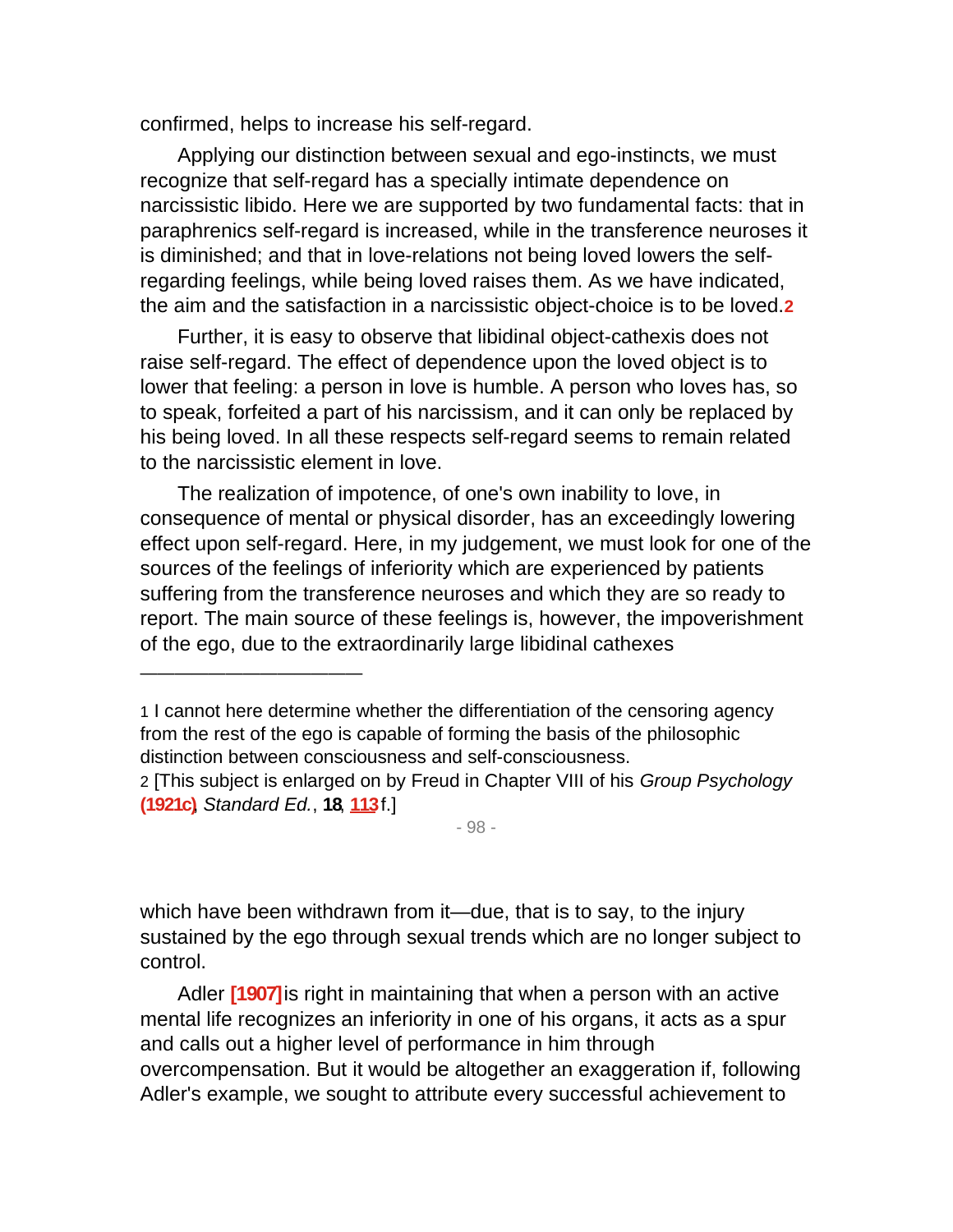this factor of an original inferiority of an organ. Not all artists are handicapped with bad eyesight, nor were all orators originally stammerers. And there are plenty of instances of excellent achievements springing from superior organic endowment. In the aetiology of neuroses organic inferiority and imperfect development play an insignificant part—much the same as that played by currently active perceptual material in the formation of dreams. Neuroses make use of such inferiorities as a pretext, just as they do of every other suitable factor. We may be tempted to believe a neurotic woman patient when she tells us that it was inevitable she should fall ill, since she is ugly, deformed or lacking in charm, so that no one could love her; but the very next neurotic will teach us better—for she persists in her neurosis and in her aversion to sexuality, although she seems more desirable, and is more desired, than the average woman. The majority of hysterical women are among the attractive and even beautiful representatives of their sex, while, on the other hand, the frequency of ugliness, organic defects and infirmities in the lower classes of society does not increase the incidence of neurotic illness among them.

The relations of self-regard to erotism—that is, to libidinal objectcathexes—may be expressed concisely in the following way. Two cases must be distinguished, according to whether the erotic cathexes are egosyntonic, or, on the contrary, have suffered repression. In the former case (where the use made of the libido is ego-syntonic), love is assessed like any other activity of the ego. Loving in itself, in so far as it involves longing and deprivation, lowers self-regard; whereas being loved, having one's love returned, and possessing the loved object, raises it once more. When libido is repressed, the erotic cathexis is felt as a severe depletion of the ego, the satisfaction of love is impossible, and the re-enrichment of the ego can be effected only by

- 99 -

a withdrawal of libido from its objects. The return of the object-libido to the ego and its transformation into narcissism represents,**1** as it were, a happy love once more; and, on the other hand, it is also true that a real happy love corresponds to the primal condition in which object-libido and egolibido cannot be distinguished.

The importance and extensiveness of the topic must be my justification for adding a few more remarks which are somewhat loosely strung together.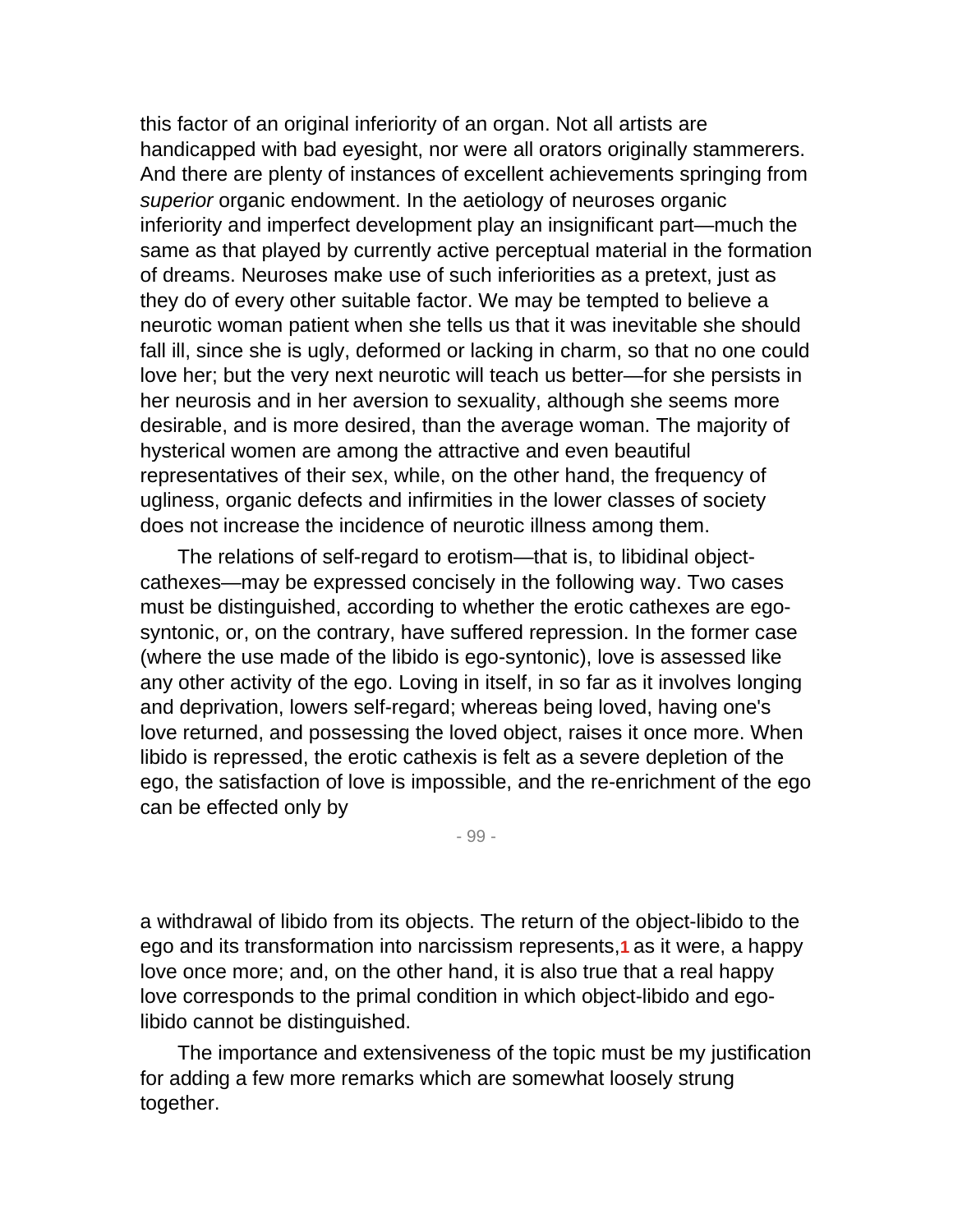The development of the ego consists in a departure from primary narcissism and gives rise to a vigorous attempt to recover that state. This departure is brought about by means of the displacement of libido on to an ego ideal imposed from without; and satisfaction is brought about from fulfilling this ideal.

At the same time the ego has sent out the libidinal object-cathexes. It becomes impoverished in favour of these cathexes, just as it does in favour of the ego ideal, and it enriches itself once more from its satisfactions in respect of the object, just as it does by fulfilling its ideal.

One part of self-regard is primary—the residue of infantile narcissism; another part arises out of the omnipotence which is corroborated by experience (the fulfilment of the ego ideal), whilst a third part proceeds from the satisfaction of object-libido.

The ego ideal has imposed severe conditions upon the satisfaction of libido through objects; for it causes some of them to be rejected by means of its censor,**2** as being incompatible. Where no such ideal has been formed, the sexual trend in question makes its appearance unchanged in the personality in the form of a perversion. To be their own ideal once more, in regard to sexual no less than other trends, as they were in childhood—this is what people strive to attain as their happiness.

Being in love consists in a flowing-over of ego-libido on to the object. It has the power to remove repressions and re-instate perversions. It exalts the sexual object into a sexual ideal. Since, with the object type (or attachment type), being in love occurs

—————————————

 $-100 -$ 

in virtue of the fulfilment of infantile conditions for loving, we may say that whatever fulfils that condition is idealized.

The sexual ideal may enter into an interesting auxiliary relation to the ego ideal. It may be used for substitutive satisfaction where narcissistic satisfaction encounters real hindrances. In that case a person will love in conformity with the narcissistic type of object-choice, will love what he once was and no longer is, or else what possesses the excellences which he never had at all (cf. (c) [p. **[90](http://www.pep-web.org.libproxy.newschool.edu/document.php?id=se.014.0067a#p0090)**]). The formula parallel to the one there stated

<sup>1 [&#</sup>x27;Darstellt.' In the first edition only: 'herstellt', 'establishes'.]

<sup>2</sup> [See footnote, p. **[97](http://www.pep-web.org.libproxy.newschool.edu/document.php?id=se.014.0067a#p0097)**.]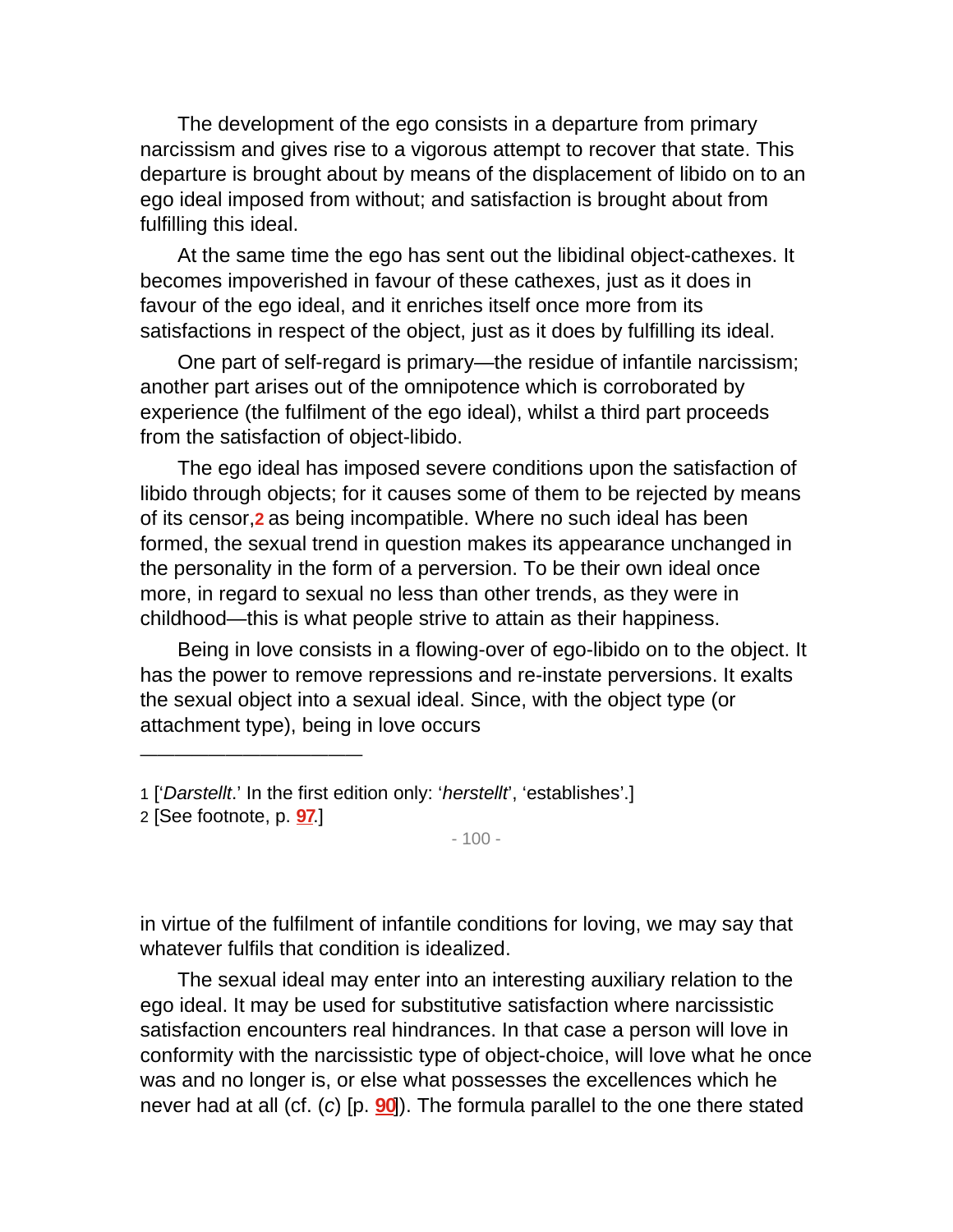runs thus: what possesses the excellence which the ego lacks for making it an ideal, is loved. This expedient is of special importance for the neurotic, who, on account of his excessive object-cathexes, is impoverished in his ego and is incapable of fulfilling his ego ideal. He then seeks a way back to narcissism from his prodigal expenditure of libido upon objects, by choosing a sexual ideal after the narcissistic type which possesses the excellences to which he cannot attain. This is the cure by love, which he generally prefers to cure by analysis. Indeed, he cannot believe in any other mechanism of cure; he usually brings expectations of this sort with him to the treatment and directs them towards the person of the physician. The patient's incapacity for love, resulting from his extensive repressions, naturally stands in the way of a therapeutic plan of this kind. An unintended result is often met with when, by means of the treatment, he has been partially freed from his repressions: he withdraws from further treatment in order to choose a love-object, leaving his cure to be continued by a life with someone he loves. We might be satisfied with this result, if it did not bring with it all the dangers of a crippling dependence upon his helper in need.

The ego ideal opens up an important avenue for the understanding of group psychology. In addition to its individual side, this ideal has a social side; it is also the common ideal of a family, a class or a nation. It binds not only a person's narcissistic libido, but also a considerable amount of his homosexual libido,**1** which is in this way turned back into the ego. The want of satisfaction which arises from the non-fulfilment of this ideal

—————————————

 $-101 -$ 

liberates homosexual libido, and this is transformed into a sense of guilt (social anxiety). Originally this sense of guilt was a fear of punishment by the parents, or, more correctly, the fear of losing their love; later the parents are replaced by an indefinite number of fellow-men. The frequent causation of paranoia by an injury to the ego, by a frustration of satisfaction within the sphere of the ego ideal, is thus made more intelligible, as is the convergence of ideal-formation and sublimation in the ego ideal, as well as the involution of sublimations and the possible

<sup>1</sup> [The importance of homosexuality in the structure of groups had been hinted at in Totem and Taboo **(1912-13)**, Standard Ed., **13**, **[144](http://www.pep-web.org.libproxy.newschool.edu/document.php?id=se.011.0139a#p0144)**, and was again referred to in Group Psychology **(1921c)**, Standard Ed., **18**, **[124](http://www.pep-web.org.libproxy.newschool.edu/document.php?id=se.018.0065a#p0124)**n. and **[141](http://www.pep-web.org.libproxy.newschool.edu/document.php?id=se.018.0065a#p0141)**.]